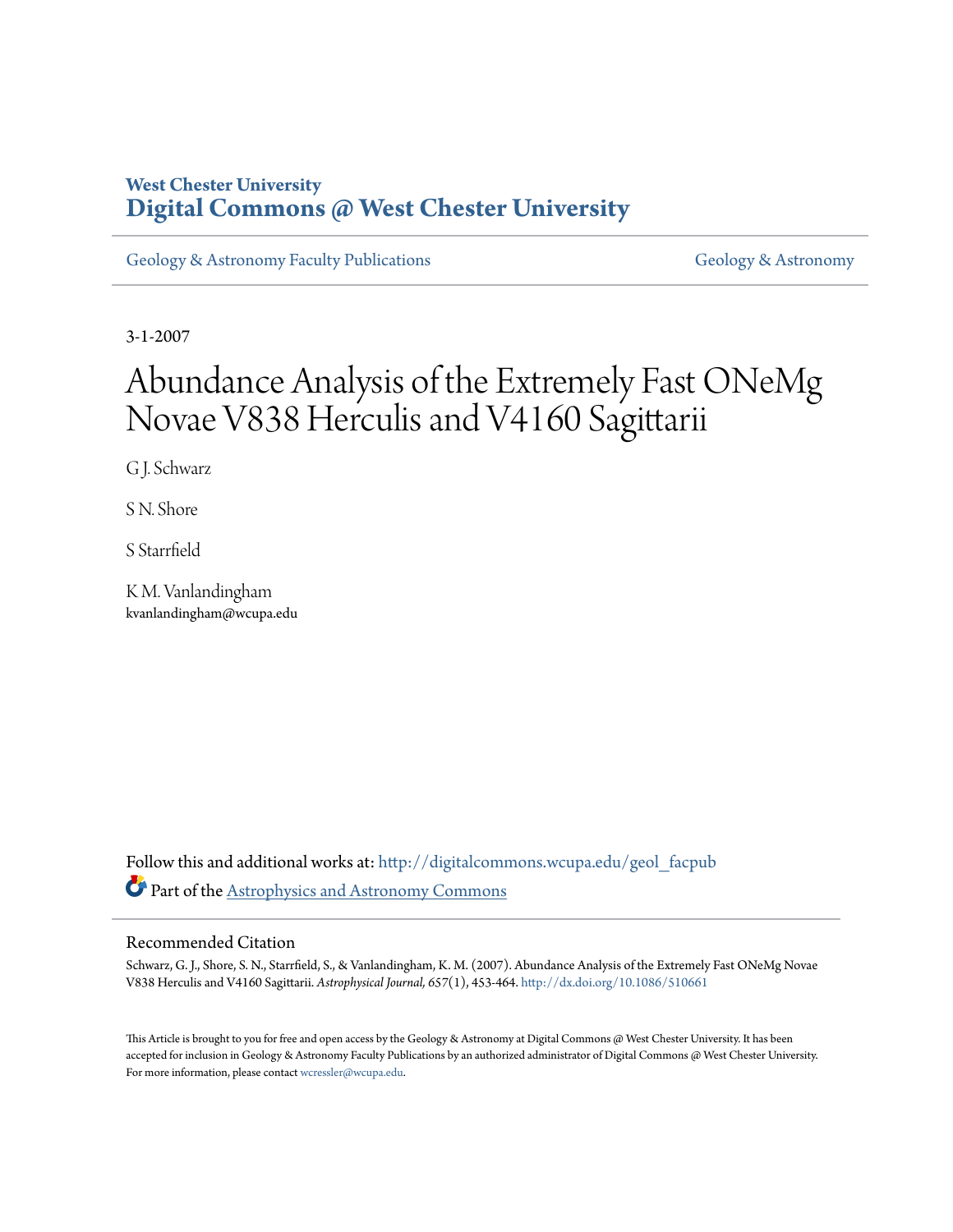## ABUNDANCE ANALYSIS OF THE EXTREMELY FAST ONeMg NOVAE V838 HERCULIS AND V4160 SAGITTARII

Greg J. Schwarz

Department of Geology and Astronomy, West Chester University, West Chester, PA; gschwarz@as.arizona.edu

Steven N. Shore

Dipartimento di Fisica ''Enrico Fermi,'' Univiversita` di Pisa, I-56127 Pisa, Italy; INFN-Sezione di Pisa; shore@df.unipi.it

Sumner Starrfield

School of Earth and Space Exploration, Arizona State University, Tempe, AZ; sumner.starrfield@asu.edu

**AND** 

Karen M. Vanlandingham

Department of Geology and Astronomy, West Chester University, West Chester, PA; kvanlandingham@wcupa.edu Received 2006 April 26; accepted 2006 November 6

#### ABSTRACT

V838 Her and V4160 Sgr were two of the fastest classical novae ever observed, exhibiting light curve declines of 2 mag in less than 2 days. Both novae also showed strong neon emission lines, indicative of an outburst occurring on an oxygen-neon-magnesium white dwarf. Being the brighter of the two, V838 Her has an extensive set of X-ray to radio observations obtained during its first year after outburst. V4160 Sgr has a more modest set of ultraviolet and optical spectra, which show it to be similar to V838 Her, not just in its light curve evolution but also in its spectral development. The observed attributes imply that these novae occurred on extremely massive white dwarfs. This paper uses the Cloudy photoionization code to fit multiple epochs of emission line spectra to determine the elemental abundances of the ejecta of V838 Her and V4160 Sgr.

Subject headings: stars: abundances — stars: individual (V838 Herculis, V4160 Sagittarii) novae, cataclysmic variables

#### 1. INTRODUCTION

The year 1991 was a banner year for classical novae, with an unusual number of bright and interesting novae discovered. Many of these novae were observed frequently during their evolution, and with instruments across the electromagnetic spectrum. The two fastest novae, as measured by the decay of their visual light curves, were V838 Her and V4160 Sgr. These novae developed strong neon lines during their nebular phases, implying that the explosions occurred on the surface of an oxygen-neon-magnesium (ONeMg) white dwarf (WD). The speed at which they initially faded also implies that the explosions occurred on fairly massive WDs. One purpose of this paper is to demonstrate that the ejected gases are enriched in neon and that the outburst did occur on ONeMg WDs.

Much is known about V838 Her thanks to extensive multiwavelength observations and analyses (see Vanlandingham et al. 1996, and references within). Briefly, V838 Her reached a visual maximum of 5th magnitude on 1991 March 25 and within 2 days had declined by 2 mag making it one of the fastest novae ever observed (see Fig. 1). Optical spectra obtained after maximum light showed wide, flat-topped emission lines, indicating a high expansion velocity. The FWZI of H $\alpha$  was 7000 km s<sup>-1</sup> 1 day after maximum (Harrison et al. 1991). An increase in the infrared beginning 5 days after maximum marked the beginning of dust formation, which peaked 20 days later (Woodward et al. 1992). The amount of dust formed was small, as evidenced by the fact that the infrared luminosity was only  $\sim$ 3%-5% of the total luminosity (Woodward et al. 1992; Lynch et al. 1992). V838 Her was also detected by *Röntgensatellit* (*ROSAT*) 5 days after outburst (Lloyd et al. 1992). The X-rays were thought to have originated in a hot, shock-heated gas, although the resolution of

the PSPC detector on ROSAT is insufficient to confirm this assumption. Subsequent *ROSAT* observations 1 and 1.5 yr after discovery yielded a faint X-ray source whose luminosity was of order  $10^{32} - 10^{33}$  ergs s<sup>-1</sup> (O'Brien et al. 1994; Szkody & Hoard 1994). This luminosity is many orders of magnitude lower than expected from hydrogen burning on a WD and indicated that nuclear burning had ceased in V838 Her less than 1 yr after outburst.

One of the lesser known fast novae of 1991 was V4160 Sgr. It was discovered on 1991 July 29 (Bateson et al. 1991) at 7th magnitude, when it was already on the decline. Because it was fainter at discovery and perhaps due to observer exhaustion from the numerous novae found in 1991, V4160 Sgr was not observed nearly as extensively as V838 Her. There was no reported infrared photometry in the literature to determine whether V4160 Sgr formed dust. Likewise, the lack of X-ray observations meant that there were no constraints on its nuclear burning timescale. However, the optical (della Valle & Prins 1991; Kingsburgh et al. 1991; Dopita et al. 1991; Williams et al. 1994) and UVobservations that do exist show some amazing similarities to V838 Her. The light curve of V4160 Sgr (also in Fig. 1) showed that this nova also declined 2 mag within 2 days after discovery. With the exception of broader emission lines, the early optical spectra of V4160 Sgr were identical to those of V838 Her (Williams et al. 1994). With an H $\alpha$  FWZI of 9500 km s<sup>-1</sup> recorded 3 days after discovery (della Valle & Prins 1991), V4160 Sgr exhibits one of the largest expansion velocities ever measured in a classical nova.

The optical and UV spectral development of these two novae were extremely similar. Both displayed strong optical [Ne III] and [Ne v] lines only a few weeks after outburst. After declining about 8 mag in 1 month, both novae entered the nebular phase. Figure 2 shows the UV and optical spectra of V838 Her (scaled by 0.25) and V4160 Sgr approximately 1 month after maximum.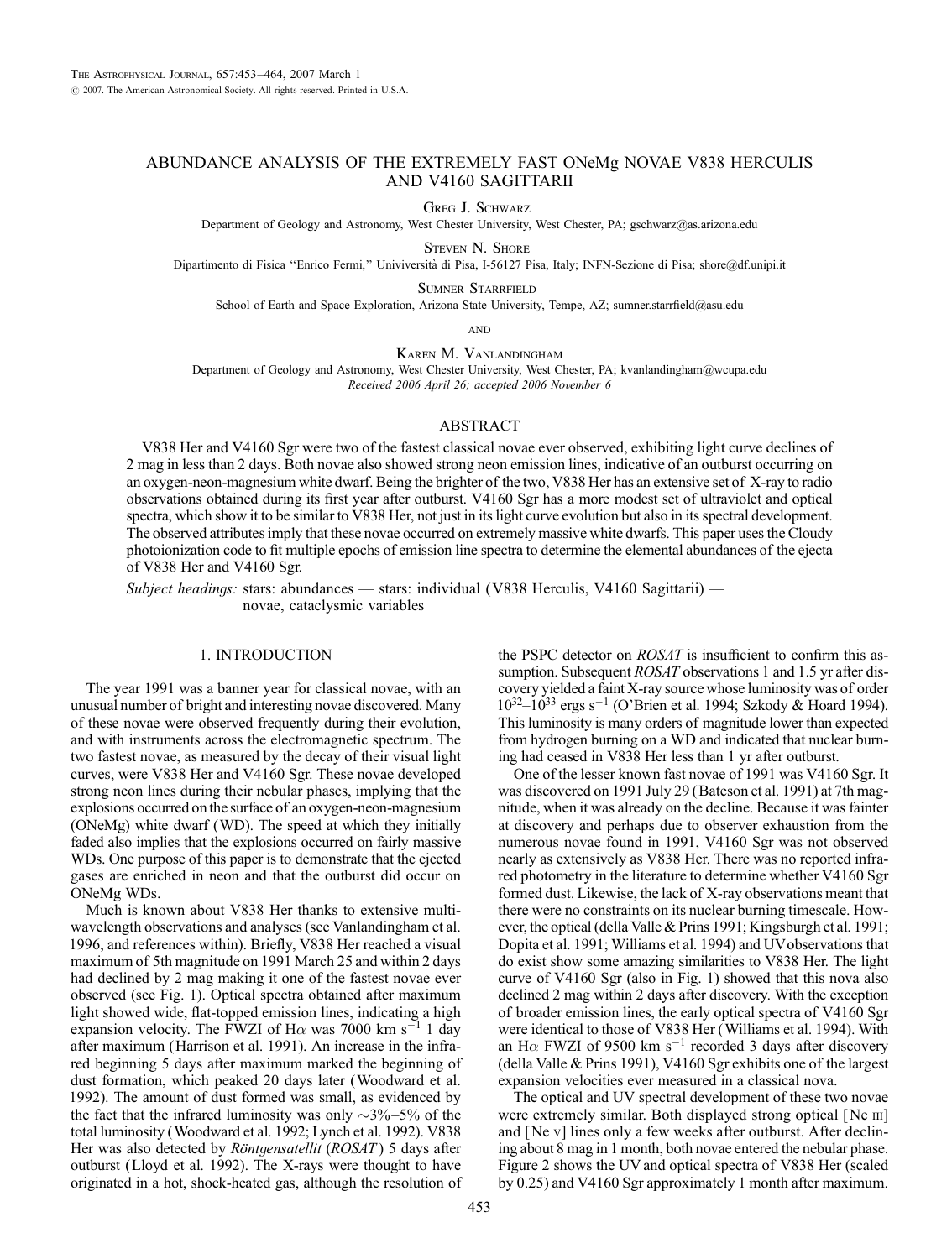

Fig. 1.—Visual light curves of V838 Her (left) and V4160 Sgr (right) available in the IAU circulars, and AFOEV and VSOLJ databases. The pluses are visual estimates, the filled circles are V-band magnitudes, the open circles are AFOEV V-band magnitudes, and the crosses mark VSOLJ visual estimates. The squares are V-band magnitude derived from the spectroscopy.

The continuum shapes are the same, and many of the emission lines have similar strengths. The main differences are that V838 Her appears to show stronger carbon and sulfur lines, while V4160 Sgr has stronger nitrogen and oxygen lines.

Given the similarities between the two novae, an abundance analysis and comparison can provide insights on outbursts occurring on massive ONeMg WDs. This paper presents an elemental abundance analysis of V4160 Sgr and a reanalysis of V838 Her. The V838 Her analysis builds on the data and results in Vanlandingham et al. (1996, 1997 ) by incorporating additional observations and modeling multiple dates to constrain the model parameters. The



FIG. 2.—Ultraviolet and optical spectra of V4160 Sgr (solid line) and V838 Her (dotted line) obtained 34 and 28 days after maximum, respectively. None of the spectra have been corrected for reddening. The V838 Her data have been scaled by 0.25, which is equivalent to a magnitude difference of 1.5.

final V838 Her solution is used as a template to initially estimate the V4160 Sgr abundance solution. Section 2 describes the data used in the analysis. In  $\S$  3 the photoionization model techniques are described. Section 4 discusses the results of the model fits to the observed data for V838 Her and V4160 Sgr. A review of all the ONeMg novae recently modeled with similar techniques is provided in  $\S$  5. The review covers many ONeMg novae over a wide range of speed classes, which is useful for detecting predicted trends and determining ONeMg novae contributions to the ISM and presolar grains in meteorites.

#### 2. THE EMISSION LINE SPECTRA

The new analysis of V838 Her included two supplemental dates with nearly simultaneous optical and UVobservations, in addition to the single date assessed by Vanlandingham et al. (1996). For the date common to both analyses, 1991 May 24, we have included more emission lines (18 vs. 30 lines). With this larger data set, a global model must be able to fit a wider range of evolving ionization lines. In essence, the more lines to fit the more constrained the final solution becomes. All the observations used come from Vanlandingham et al. (1996 ) and Williams et al. (1994). The dates span the time from 28 to 79 days after outburst, where day zero is taken as 1991 March 25. Finally, a fourth date from Williams et al. (1994) taken 148 days after maximum, was also included as another check on the model parameters derived from the previous three date solutions. By this time V838 Her was too faint to be observed by *IUE*, so the model only includes optical lines, but the line list is supplemented by the addition of the  $[S \text{III}]$  (9069, 9532 Å) line ratios obtained at the same time by Matheson et al. (1993).

Williams et al. (1994) obtained optical spectra of V4160 Sgr on 1991 August 1.22, September 2.08, and October 9.04. The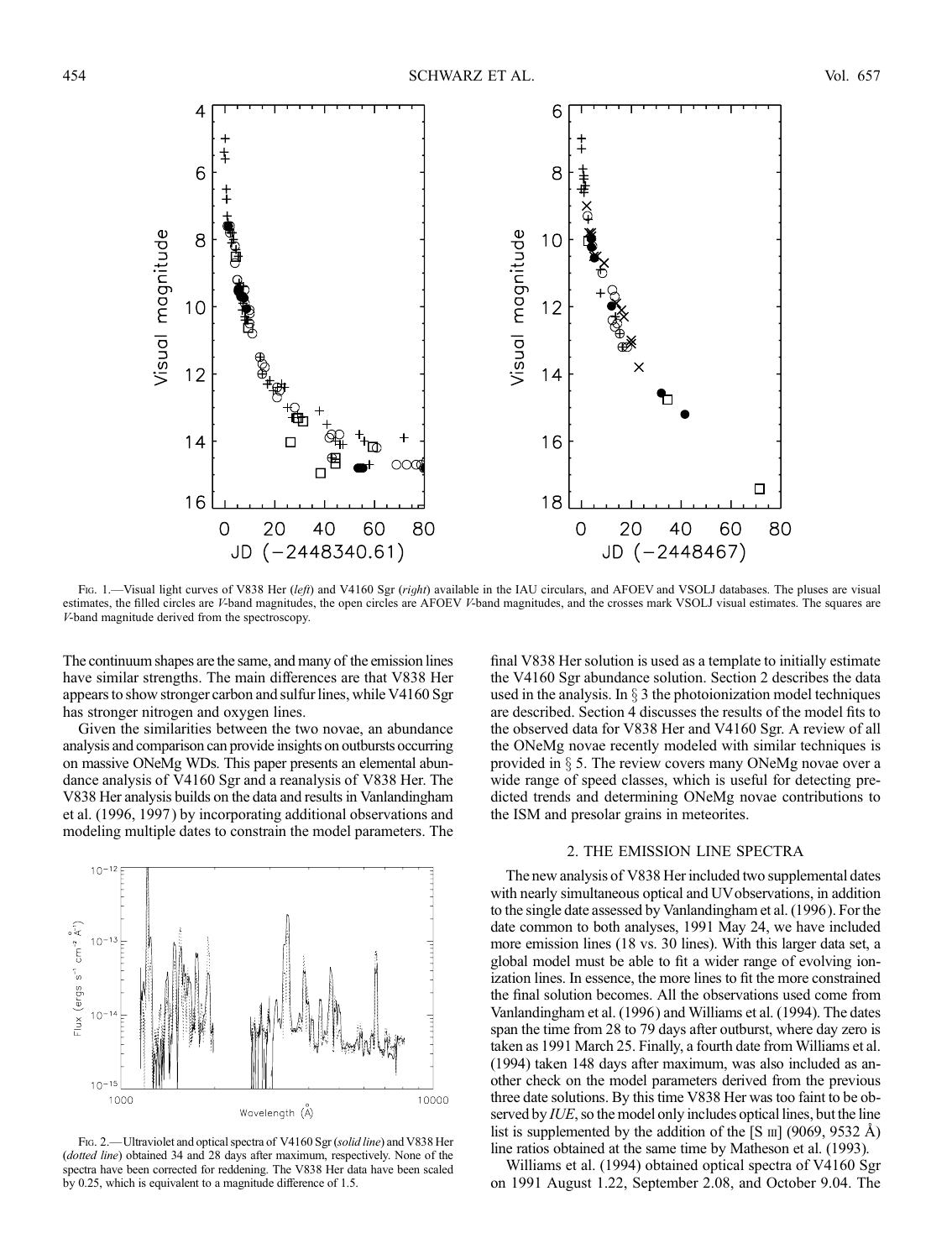nova was observed on five separate occasions with IUE on 1991 August 20, 26, and 30 and September 2 and 12. With this limited data set there is only one date with simultaneous optical and UV observations. This date, 1991 September 2, occurred 35 days after visual maximum, where 1991 July 29 is taken as day zero. The September 12 IUE and the October 9 Williams et al. (1994) spectra are also separately used in the analysis as additional constraints on the V4160 Sgr model.

When combining UVand optical data, the absolute calibration between the two wavelength regions is required. In order to confirm that the absolute optical flux calibration was correct, a V-band magnitude was calculated for each optical spectrum since there might be light losses at the spectrographic slit. These magnitudes are shown in Figure 1 as open squares. The optical spectra obtained when the novae were bright agreed with the reported visual and V-band magnitudes. All spectra that did not agree with the observed light curves were scaled until their V-band magnitudes agreed with the observed values. The V838 Her spectra were scaled to agree with the photometry of Ingram et al. (1992). The May 24 and June 12 optical spectra, which are used in the model analysis, require scaling factors of 0.5 and 2.5, respectively, to fit the observed light curve.

Also of critical importance to deriving an accurate abundance solution is a well-determined reddening value for the nova. Avalue of  $E(B - V) = 0.6$  for V838 Her is taken from Vanlandingham et al. (1996) and Matheson et al. (1993). For V4160 Sgr, Mason et al. (2002) derives  $A_V = 1.09 \pm 0.13$  from the Na i equivalent width measurement. This value is consistent with  $E(B - V) =$ 0:37 given by the Schlegel et al. (1998) extinction maps. However, these values likely underestimate the true reddening. V4160 Sgr is located in the Galactic plane, where the accuracy of the Schlegel et al. (1998) extinction maps decreases greatly since contaminating sources at  $|b| < 5^\circ$  have not been removed. The Na I measurement was from a single early observation that the authors state is likely contaminated by the nearby He i emission line. Without additional equivalent width data, the derived extinction from the Na i equivalent width must be treated as a lower limit. Another method of determining the reddening toward V4160 Sgr follows from the work in Shore et al. (2003). They showed that the intrinsic spectra of 3 ONeMg novae (V382 Vel, V1974 Cyg, and LMC 2000) were similar when scaled by their  $t_2$  decline times. The reason for the similarities is that early in the outburst the spectral energy distribution is primarily determined by the decline rate of the nova shell opacity, which in turn is a function of the amount of mass ejected and the expansion velocity. Given that V838 Her and V4160 Sgr are both ONeMg novae with the same decay times, a reasonable assumption is that early spectra, obtained at approximately the same time after outburst, should be similar. Figure 2 shows that at approximately 1 month after each outburst the  $\sim$ 10<sup>3</sup>-10<sup>4</sup> Å energy distributions of the two novae were essentially identical. The similarities imply that the reddening determined for V838 Her can also be applied to V4160 Sgr, so that their spectral developments remain parallel. Therefore, given the caveats in the other methods, the V838 Her reddening is adopted for V4160 Sgr.

The dereddened emission line fluxes relative to  $H\beta$  are given in Table 1. Hereafter, each modeled date is referenced by the number of days since maximum and prefaced with a "D," e.g., D60 is May 24 for V838 Her. The line fluxes were measured by integrating individual lines.<sup>1</sup> The strongest line ratios, with values  $\geq 1$ , have an estimated uncertainty of 25%, which includes contributions from relative spectral calibration and the estimate of the continuum level. For weak lines the difficulties in determining the continuum level increase the uncertainty to 50%. In cases where strong lines were present, but severely blended with neighboring lines due to the extreme expansion velocities, the uncertainty level is also 50%. This is a greater problem in the UV between 1550 and 1667  $\AA$  and particularly in V4160 Sgr, whose expansion velocity exceeded that of V838 Her.

#### 3. PHOTOIONIZATION MODEL ANALYSES

The Cloudy 94.00 photoionization code (Ferland et al. 1998, and references therein) is used to model the physics of the novae ejecta. The major attributes of each Cloudy model that determine the output are the ejected shell and the illuminating source parameters. The source parameters are the luminosity and spectral energy distribution. The shell parameters include the shape, the hydrogen density, the density structure, the elemental abundances relative to hydrogen, and the covering factor. The covering factor is the fraction of  $4\pi$  sr enclosed by the model shell (see Schwarz 2002; Vanlandingham et al. 2005 for full details).

The ejecta are assumed to be spherical shells with inner and outer radii defined by the expansion velocities. The hydrogen density structure varies as  $r^{-3}$  to provide a constant mass per unit volume throughout the model shell. The ratio of the filled to vacuum volumes in the ejecta are set to 0.2, which is the value used in other recent Cloudy studies (Schwarz 2002; Vanlandingham et al. 2005). To minimize the number of free parameters, the density power, filling factor, and inner and outer radii are held constant during the iterative process of fitting the observations. The hydrogen density, underlying luminosity, and effective blackbody temperature are allowed to vary. $<sup>2</sup>$  In addition, only the abundances of elements</sup> with observed lines are allowed to vary. All others are fixed at their solar values. The goodness of fit is estimated from the  $\chi^2$  of the model.

A successful model must be consistent with the results from other dates in addition to having a low  $\chi^2$  value (typically, a reduced  $\chi^2$  of 1–2). The final elemental abundances of the novae are the mean values from each epoch's best-fit model, excluding dates when no lines of a particular element were observed. The corresponding uncertainties are the standard deviation of the mean from each epoch.

#### 3.1. Multicomponent Modeling

Images of old novae show extremely complex structure. The presence of multipeaked components and broad wings in emission lines is an indication of slower moving clumps embedded in a diffuse gas (see images of V1974 Cyg and T Pyx; Paresce 1994; Paresce et al. 1995; Shara et al. 1997). Clumps and density gradients can make modeling difficult, particularly when the emission arises in both a wind and an ejected shell. The emission contributions from each of the different components depends on the particulars of the nova outburst and when the observations are obtained (Williams 1992). Observations obtained when the spectra are transitioning from the optically thick to nebular phases can be especially hard to fit, particularly if a nova wind is active.

In past photoionization analyses this difficulty could be ignored if the available observations: (1) only sampled a small range of ionization states, or (2) were obtained much later in the outburst when the nebular shell contribution dominated the spectrum. An example is the moderately fast ONeMg nova QU Vul (Schwarz

 $1$  See Schwarz (2002) for a review of the techniques used to estimate individual components for different line blends.

 $2$  We emphasize that our goal is to determine the elemental abundances of the ejecta and those are relatively insensitive to the shape of the incident source spectral energy distribution. More important is that the underlying source produce enough ionizing photons (see Schwarz 2002; Vanlandingham et al. 2005).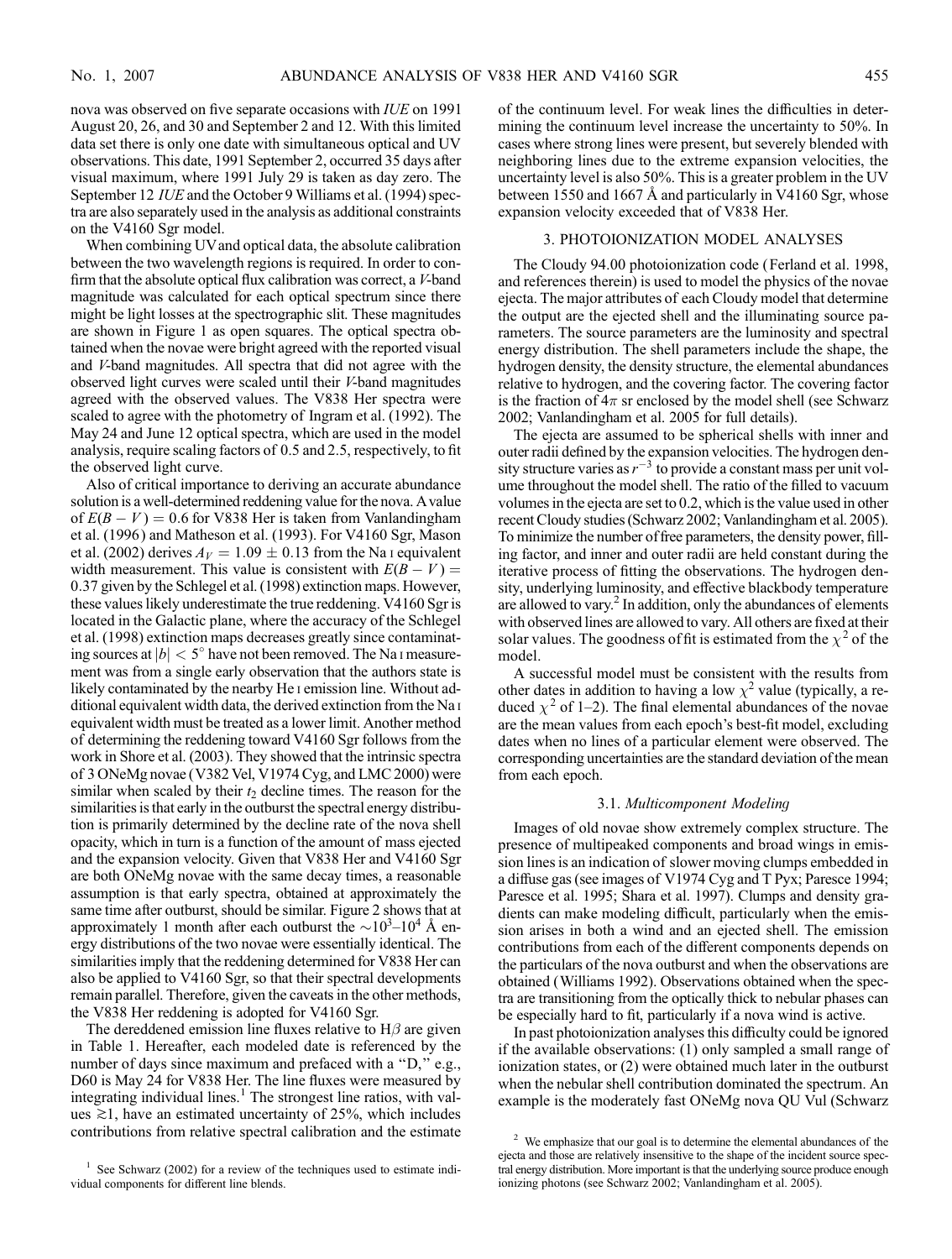| Line                     | λ            | Obs                     | C94                | $\chi^2$           | Obs             | C94              | $\chi^2$             | Obs             | C94              | $\chi^2$         | Obs                  | C94                     | $\chi^2$             |
|--------------------------|--------------|-------------------------|--------------------|--------------------|-----------------|------------------|----------------------|-----------------|------------------|------------------|----------------------|-------------------------|----------------------|
|                          |              |                         |                    |                    |                 | V838 Her         |                      |                 |                  |                  |                      |                         |                      |
|                          |              |                         | APRIL 22 (D28)     |                    |                 | MAY 24 (D60)     |                      |                 | JUNE 12 (D79)    |                  |                      | <b>AUGUST 20 (D148)</b> |                      |
| N v                      | 1240         | 25.1                    | 27.12              | 0.10               | 4.4             | 5.68             | 0.34                 | 4.3             | 4.33             | 0.00             | .                    | $\ldots$                | .                    |
| C п                      | 1335         | 3.2                     | 0.80               | 9.00               | $\ldots$        | $\ldots$         | $\cdots$             | $\ldots$        | $\cdots$         | $\ldots$         | $\cdots$             | $\cdots$                | $\ldots$             |
| Blend                    | 1400         | 4.2                     | 5.84               | 2.44               | $\ldots$        | $\cdots$         | $\cdots$             | $\cdots$        | $\ldots$         | $\cdots$         | $\cdots$             | $\cdots$                | $\cdots$             |
| $O$ IV] <sup>a</sup><br> | 1397<br>1402 | $\ldots$                | 2.85<br>1.85       | $\cdots$           | $\ldots$        | $\cdots$         | $\ldots$             | $\cdots$        | $\cdots$         | $\cdots$         | $\cdots$             | $\cdots$                | $\cdots$             |
|                          | 1406         | $\ldots$                | 1.14               | $\cdots$           | $\ldots$        | $\cdots$         | $\cdots$             | $\cdots$        | $\cdots$         | $\cdots$         | $\cdots$<br>$\cdots$ | $\cdots$<br>$\cdots$    | $\ddots$             |
| N IV                     | 1486         | $\ldots$<br>10.1        | 11.43              | $\ldots$<br>0.30   | $\ldots$<br>2.6 | $\ldots$<br>2.51 | $\ldots$<br>0.00     | $\cdots$<br>2.5 | $\ldots$<br>2.91 | $\ldots$<br>0.11 | $\cdots$             | $\cdots$                | $\ldots$<br>$\ddots$ |
| C IV                     | 1549         | 39.5                    | 60.05              | 4.33               | 10.8            | 11.22            | 0.02                 | 12.3            | 13.19            | 0.08             | $\cdots$             | $\cdots$                | $\ldots$             |
| [Ne IV]                  | 1602         | 5.2                     | 2.97               | 2.94               | 3.8             | 4.98             | 0.39                 | 4.3             | 4.93             | 0.09             | $\cdots$             | $\cdots$                | $\cdots$             |
| Не п                     | 1640         | 6.9                     | 6.82               | 0.00               | 2.6             | 4.38             | 1.88                 | 4.6             | 5.70             | 0.23             | $\cdots$             | .                       | $\ldots$             |
|                          | 1750         | 6.7                     | 5.77               | 0.31               | 3.0             | 1.18             | 1.47                 | 2.2             | 1.07             | 1.06             | $\cdots$             | $\cdots$                | $\ldots$             |
| Blend                    | 1810         | 1.7                     | 1.03               | 0.62               | $\ldots$        | $\cdots$         | $\ldots$             | $\ldots$        | $\ldots$         | $\ldots$         | $\cdots$             | $\cdots$                | $\cdots$             |
|                          | 1808         | $\ddotsc$               | 0.45               | $\ldots$           | $\ldots$        | $\cdots$         | $\ldots$             | $\cdots$        | $\cdots$         | $\cdots$         | $\cdots$             | $\cdots$                | $\cdots$             |
|                          | 1815         | $\ldots$                | 0.58               | $\ldots$ .         | $\ldots$        | $\cdots$         | $\ldots$             | $\ldots$        | $\ldots$         | $\ldots$         | $\cdots$             | $\cdots$                | $\ldots$             |
| Si III]                  | 1888         | 4.0                     | 3.52               | 0.23               | 2.0             | 1.23             | 0.59                 | 2.2             | 2.37             | 0.10             | $\cdots$             | $\cdots$                | $\cdots$             |
|                          | 1909         | 29.4                    | 20.89              | 1.34               | 10.8            | 6.12             | 3.00                 | 11.6            | 4.38             | 6.19             | $\ldots$             | $\cdots$                | $\ldots$             |
| Blend                    | 2330         | 7.3                     | 1.99               | 8.47               | 3.4             | 0.40             | 3.11                 | $\ldots$        | $\ldots$         | $\cdots$         | $\cdots$             | $\cdots$                | $\ldots$             |
|                          | 2321         | $\cdots$                | 0.07               | $\ldots$           | $\ldots$        | 0.04             | $\ldots$             | $\cdots$        | $\cdots$         | $\cdots$         | $\cdots$             | $\cdots$                | $\cdots$             |
|                          | 2326         | $\ddotsc$               | 1.37               | $\cdots$           | $\ldots$        | 0.20             | $\ldots$             | $\cdots$        | $\ldots$         | $\cdots$         | $\cdots$             | $\cdots$                | $\ldots$             |
|                          | 2335         | $\cdots$                | 0.55               | $\cdots$           | $\ldots$        | 0.16             | $\cdots$             | $\ldots$        | $\cdots$         | $\cdots$         | $\cdots$             | $\cdots$                | $\ldots$             |
| [Ne IV]                  | 2424         | $\cdots$                | $\ldots$           | $\ldots$           | 1.2             | 0.78             | 0.49                 | $\cdots$        | $\cdots$         | $\cdots$         | $\cdots$             | $\cdots$                | $\cdots$             |
|                          | 2665         | 0.4                     | 0.33               | 0.43               | 0.2             | 0.19             | 0.02                 | $\ldots$        | $\cdots$         | $\cdots$         | $\cdots$             | $\cdots$                | $\ddots$             |
|                          | 2798         | 1.2                     | 1.47               | 0.78               | 0.4             | 0.29             | 0.32                 | $\cdots$        | $\ldots$         | $\cdots$         | $\cdots$             | $\cdots$                | $\ddots$             |
| [Ne v]                   | 2976         | 0.71                    | 0.65               | 0.09               | 0.4             | 0.22             | 0.81                 | $\ldots$        | $\ldots$         | $\cdots$         | $\cdots$             | $\ldots$                | $\cdots$             |
| Не п                     | 3203         | 0.5<br>2.7              | 0.41               | 0.11               | $\ldots$        | $\cdots$         | $\ldots$             | $\cdots$        | $\ldots$         | $\ldots$         | $\ldots$             | $\cdots$                | $\ldots$             |
| [Ne v]<br>[Ne v]         | 3346         | 13.2                    | 3.13<br>8.56       | 0.40<br>1.98       | 17.3<br>33.3    | 7.83<br>21.44    | 4.79<br>2.03         | 18.9<br>47.8    | 10.61<br>29.04   | 3.08<br>2.46     | 39.2<br>94.6         | 32.96<br>90.25          | 0.41<br>0.03         |
|                          | 3426<br>3722 |                         |                    |                    | 0.5             | 0.25             | 0.94                 | 0.7             | 0.32             | 1.11             |                      |                         |                      |
|                          | 3869         | $\ldots$<br>4.0         | $\ldots$<br>6.02   | $\ldots$ .<br>4.08 | 21.7            | 14.73            | 1.65                 | 27.6            | 18.06            | 1.91             | $\ldots$<br>41.0     | $\ldots$<br>37.71       | $\ldots$ .<br>0.10   |
|                          | 3968         | 1.3                     | 1.81               | 3.26               | 5.8             | 4.44             | 0.88                 | 7.9             | 5.44             | 1.55             | 10.9                 | 11.36                   | 0.03                 |
| Blend                    | 4100         | 0.5                     | 0.42               | 0.1                | 0.8             | 0.43             | 3.42                 | 1.1             | 0.56             | 0.96             | 2.4                  | 1.64                    | 1.60                 |
|                          | 4074         | $\cdots$                | 0.07               | $\ldots$           | $\ldots$        | 0.13             | $\ldots$             | $\ddotsc$       | 0.28             | $\cdots$         | $\cdots$             | 1.37                    | $\ldots$             |
|                          | 4100         | $\cdots$                | 0.35               | $\ldots$ .         | $\ldots$        | 0.30             | $\sim$ $\sim$ $\sim$ | $\ldots$        | 0.28             | $\ldots$         | $\ldots$             | 0.27                    | $\ldots$             |
| Blend                    | 4350         | 0.5                     | 0.56               | 0.24               | 0.6             | 0.70             | 0.44                 | 0.6             | 0.72             | 0.16             | 0.8                  | 0.70                    | 0.25                 |
|                          | 4340         | $\cdots$                | 0.56               | $\cdots$           | $\ldots$        | 0.51             | $\cdots$             | $\ldots$        | 0.49             | $\cdots$         | .                    | 0.48                    | $\sim$ $\sim$ $\sim$ |
|                          | 4363         | $\ldots$                | $\ldots$ .         | $\cdots$           | $\ldots$        | 0.19             | $\ldots$             | $\ldots$        | 0.23             | $\ldots$         | $\ldots$             | 0.22                    | $\sim$ $\sim$ $\sim$ |
| Blend                    | 4700         | 2.0                     | 1.54               | 0.85               | 3.0             | 1.75             | 2.77                 | 3.1             | 1.92             | 2.30             | 3.4                  | 2.75                    | 0.58                 |
|                          | 4686         | $\ldots$                | 0.86               | $\ldots$           | $\ldots$        | 0.60             | $\ldots$             | $\ldots$        | 0.78             | $\ldots$         | $\ldots$             | 1.16                    | $\ldots$             |
|                          | 4720         | .                       | 0.68               | $\cdot$ .          | $\ldots$        | 1.15             | $\cdots$             | $\cdot$ .       | 1.14             | $\cdot$ .        | $\cdots$             | 1.59                    | .                    |
| $H\beta$                 | 4861         | 1.0                     | 1.00               | 0.00               | 1.0             | 1.00             | 0.00                 | 1.0             | 1.00             | 0.00             | 1.0                  | 1.00                    | 0.00                 |
|                          | 4959         | 0.1                     | 0.08               | 0.02               | $\ldots$        | $\cdots$         | $\ldots$             | 0.2             | 0.17             | 0.08             | 0.5                  | 0.42                    | 0.09                 |
|                          | 5007         | 0.2                     | 0.22               | 0.00               | 0.5             | 0.37             | 0.13                 | 0.6             | 0.50             | 0.12             | 1.3                  | 1.20                    | 0.19                 |
| Не п                     | 5412         | 0.1                     | 0.07               | 1.22               | 0.1             | 0.05             | 0.10                 | 0.1             | 0.07             | 0.13             | 0.1                  | 0.09                    | 0.31                 |
| Blend                    | 5740         | 0.2                     | 0.10               | 1.00               | 0.5             | 0.10             | 2.50                 | 0.7             | 0.15             | 2.50             | 0.8                  | 0.75                    | 0.06                 |
|                          | 5722         | $\ldots$                | 0.06               | .                  | $\ldots$        | 0.07             | $\ldots$             | $\ldots$        | 0.08             | .                | $\ldots$             | 0.09                    | $\ldots$             |
|                          | 5755         | $\ldots$                | 0.04               | $\ldots$           | $\ldots$        | 0.03             | $\ldots$             | $\ddotsc$       | 0.07             | $\ldots$         | $\cdots$             | 0.66                    | $\ldots$             |
| He 1                     | 5876         | 0.2                     | 0.20               | 0.01               | 0.1             | 0.10             | 0.01                 | 0.2             | 0.14             | 0.11             | $\ldots$             | $\ldots$                | $\ldots$             |
|                          | 6087         | 0.1                     | 0.09               | 0.29               | 0.1             | 0.10             | 0.00                 | 0.1             | 0.12             | 0.01             | 0.2                  | 0.14                    | 0.02                 |
|                          | 6312         | 0.2                     | 0.18               | 0.10               | 0.3             | 0.42             | 0.29                 | 0.6             | 0.54             | 0.04             | 1.0                  | 1.10                    | 0.16                 |
| Blend                    | 6565         | 3.4                     | 4.37               | 1.30               | 2.0             | 3.20             | 1.49                 | 2.8             | 2.90             | 0.02             | 5.5                  | 4.26                    | 0.81                 |
|                          | 6548         | $\ldots$                | $\ldots$ .         | $\ldots$           | $\ldots$        | $\ldots$         | $\ldots$             | $\cdots$        | $\ldots$         | $\ldots$         | $\cdots$             | 0.37                    | $\ldots$             |
|                          | 6563<br>6584 | $\ldots$                | 4.37               | $\ldots$           | $\ldots$        | 3.22             | $\ldots$             | $\ldots$        | 2.88<br>0.02     | $\ldots$         | $\ldots$             | 2.79<br>1.10            | $\ldots$             |
| He 1                     | 7065         | $\ldots$<br>0.1         | $\ldots$ .<br>0.16 | $\ldots$<br>0.24   | $\ldots$<br>0.1 | $\ldots$<br>0.07 | $\ldots$<br>0.02     | $\ldots$<br>0.1 | 0.10             | .<br>0.00        | $\cdots$<br>0.1      | 0.05                    | $\ldots$<br>0.82     |
| $[S$ $\text{III}]$       | 9069         |                         |                    |                    |                 |                  |                      | 0.3             | 0.29             | 0.10             | 2.0 <sup>d</sup>     | 1.95                    | 0.01                 |
|                          |              | $\ldots$<br>$0.1^\circ$ | $\ldots$           | $\ldots$           | $\ldots$        | $\cdots$         | $\ldots$             |                 |                  |                  | 5.0 <sup>d</sup>     |                         |                      |
|                          | 9532         |                         | 0.11               | 0.15               | $\ldots$        | $\ldots$         | $\ldots$             | 0.7             | 0.71             | 0.02             |                      | 4.84                    | 0.02                 |

TABLE 1 Observed and Best-Fit Cloudy Model Line Fluxes Relative to  $H\beta$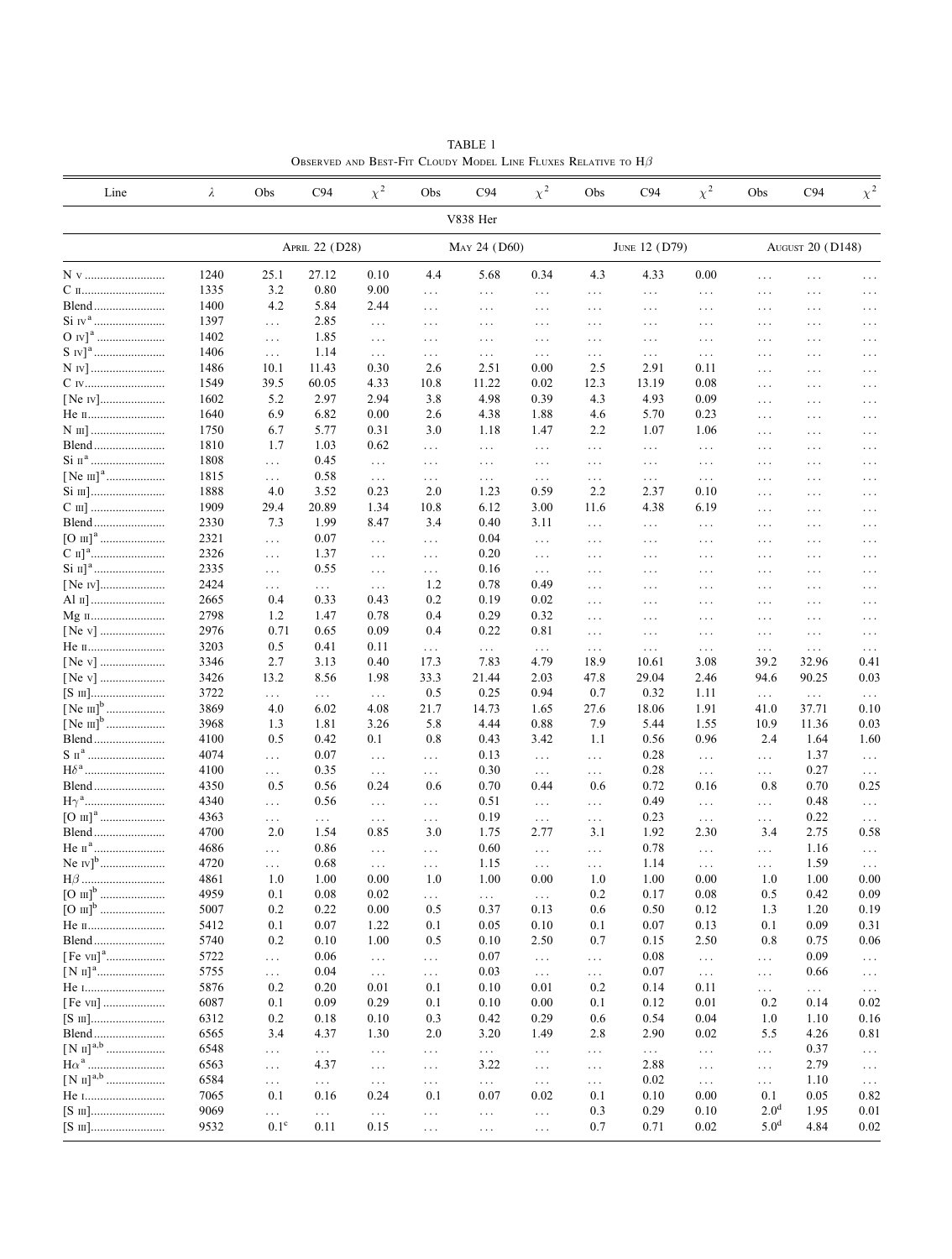#### ABUNDANCE ANALYSIS OF V838 HER AND V4160 SGR 457

| Line              | λ        | Obs             | C94                  | $\chi^2$                     | Obs       | C94                               | $\chi^2$ | Obs             | C94                  | $\chi^2$         |  |
|-------------------|----------|-----------------|----------------------|------------------------------|-----------|-----------------------------------|----------|-----------------|----------------------|------------------|--|
|                   |          |                 |                      |                              | V4160 Sgr |                                   |          |                 |                      |                  |  |
|                   |          |                 | SEPTEMBER 2 (D35)    |                              |           | SEPTEMBER $12$ (D45) <sup>e</sup> |          |                 | OCTOBER 9 (D72)      |                  |  |
| N v               | 1240     | 74.3            | 58.66                | 1.11                         | 2.7       | 2.46                              | 0.26     | $\ldots$        | $\cdots$             | .                |  |
|                   | 1335     | $\cdots$        | $\sim$ $\sim$ $\sim$ | $\ldots$                     | 0.1       | 0.03                              | 1.81     | $\cdots$        | $\cdots$             | .                |  |
| Blend             | 1400     | 12.7            | 10.64                | 0.42                         | 0.4       | 0.31                              | 0.31     | $\ldots$        | $\cdots$             | $\cdots$         |  |
|                   | 1397     | $\cdots$        | 5.13                 | $\ldots$                     | $\ldots$  | 0.09                              | $\ldots$ | $\cdots$        | $\cdots$             | $\cdots$         |  |
|                   | 1402     | $\ldots$        | 5.51                 | $\ldots$                     | $\ldots$  | 0.22                              | $\ldots$ | $\ldots$        | $\cdots$             | $\cdots$         |  |
| N IV]             | 1486     | 33.7            | 33.28                | 0.00                         | 1.0       | 1.00                              | 0.00     | $\cdots$        | $\cdots$             | .                |  |
| C IV              | 1549     | 27.8            | 22.63                | 0.86                         | 0.9       | 0.58                              | 0.56     | $\cdots$        | $\cdots$             | $\cdots$         |  |
|                   | 1590     | 16.9            | 3.88                 | 2.37                         | 0.8       | 0.31                              | 1.52     | $\cdots$        | $\cdots$             | $\ddots$         |  |
|                   | 1575     | $\ldots$        | 1.63                 | $\ldots$                     | $\cdots$  | 0.09                              | $\ldots$ | $\ldots$        | $\ldots$             | $\cdots$         |  |
|                   | 1602     | $\cdots$        | 2.25                 | $\ldots$                     | $\ldots$  | 0.22                              | $\ldots$ | $\cdots$        | $\cdots$             | $\cdots$         |  |
| Не п              | 1640     | 8.3             | 7.24                 | 0.41                         | 0.2       | 0.25                              | 0.05     | $\cdots$        | $\cdots$             | $\ldots$         |  |
| O III]            | 1666     | 5.6             | 5.54                 | 0.00                         | 0.2       | 0.14                              | 0.39     | $\cdots$        | $\ldots$             | $\ldots$         |  |
| N III]            | 1750     | 23.4            | 21.53                | 0.16                         | 0.5       | 0.41                              | 0.60     | $\cdots$        | $\ldots$             | $\ldots$         |  |
|                   | 1888     | 6.8             | 7.65                 | 0.39                         | 0.1       | 0.13                              | 0.13     | .               | $\ldots$             | $\cdots$         |  |
|                   | 1909     | 9.7             | 9.81                 | 0.00                         | 0.2       | 0.22                              | 0.17     | $\ldots$        | $\ldots$             | $\ldots$         |  |
|                   | 2798     | $\cdots$        | $\ldots$             | $\ldots$                     | 0.4       | 0.41                              | 0.10     | $\cdots$        | $\ldots$             | $\cdots$         |  |
|                   | 2976     | $\ldots$        | $\ddotsc$            | $\ldots$                     | 0.1       | 0.03                              | 2.35     | $\ldots$        | $\sim$ $\sim$ $\sim$ | $\ldots$         |  |
|                   | 3346     | 10.7            | 11.01                | 0.02                         | $\ldots$  | $\cdots$                          | $\ldots$ | 20.5            | 19.52                | 0.06             |  |
|                   | 3426     | 35.5            | 30.15                | 0.57                         | $\ldots$  | $\ldots$                          | $\ldots$ | 67.4            | 53.46                | 1.07             |  |
|                   | 3869     | 4.6             | 3.50                 | 1.44                         | $\ldots$  | $\cdots$                          | $\ldots$ | 18.3            | 19.4                 | 0.09             |  |
|                   | 3968     | 1.4             | 1.05                 | 1.53                         | $\ldots$  | $\cdots$                          | $\ddots$ | 5.8             | 5.85                 | 0.00             |  |
| Blend             | 4350     | 1.5             | 1.47                 | 0.01                         | $\cdots$  | $\cdots$                          | $\ddots$ | 2.3             | 2.35                 | 0.01             |  |
|                   | 4340     | $\cdots$        | 0.51                 | $\ldots$                     | $\cdots$  |                                   |          | $\cdots$        | 0.48                 | $\ldots$         |  |
|                   | 4363     | $\cdots$        | 0.96                 | $\ldots$                     | $\cdots$  | $\cdots$                          | $\ldots$ |                 | 1.87                 | $\ldots$         |  |
| Blend             | 4700     | 2.5             | 1.47                 | 2.75                         | $\cdots$  | $\cdots$                          | $\ldots$ | .<br>3.9        | 3.10                 | 0.67             |  |
| Не п <sup>а</sup> | 4686     |                 | 0.95                 |                              |           | $\ddotsc$                         | $\cdots$ |                 | 1.52                 |                  |  |
|                   | 4720     | $\cdots$        | 0.52                 | $\ldots$                     | $\cdots$  | $\cdots$                          | $\ldots$ | $\ldots$        | 1.58                 | $\ldots$         |  |
| $H\beta$          | 4861     | $\cdots$<br>1.0 | 1.00                 | $\sim$ $\sim$ $\sim$<br>0.00 | $\cdot$ . | $\cdots$                          | $\ddots$ | $\ldots$<br>1.0 | 1.00                 | $\ldots$<br>0.00 |  |
|                   | 4959     | 0.2             | 0.22                 | 0.02                         | $\cdots$  | $\cdots$                          | $\cdots$ | 3.0             | 3.18                 | 0.09             |  |
|                   | 5007     |                 | 0.65                 |                              | $\ldots$  | $\cdots$                          | $\ddots$ |                 |                      | 0.01             |  |
|                   | 5755     | 0.6             |                      | 0.00                         | $\cdots$  | $\cdots$                          | $\ddots$ | 9.0             | 9.17<br>0.38         | 0.42             |  |
|                   |          | .               | $\cdots$             | $\sim$ $\sim$ $\sim$         | $\cdots$  | $\cdots$                          | $\ddots$ | 0.6             |                      |                  |  |
| He 1              | 5876     | 0.2             | 0.13                 | 0.12                         | $\cdots$  | $\ddotsc$                         | $\cdots$ | 0.2             | 0.12                 | 0.71             |  |
| [Fe vII]          | 6087     | 0.1             | 0.09                 | 0.01                         | $\ldots$  | $\cdots$                          | $\cdots$ | 0.3             | 0.32                 | 0.01             |  |
| Blend             | 6350     | 0.2             | 0.25                 | 0.60                         | $\ldots$  | $\cdots$                          | $\cdots$ | 0.1             | 0.09                 | 0.00             |  |
|                   | 6300     | $\cdots$        | 0.12                 | $\ldots$                     | $\cdots$  | $\cdots$                          | $\cdots$ | $\cdots$        | 0.07                 | $\ldots$         |  |
|                   | 6363     | $\cdots$        | 0.04                 | $\ldots$                     | $\cdots$  | $\cdots$                          | $\cdots$ | $\ldots$        | 0.02                 | $\ldots$         |  |
|                   | 6375     | $\ldots$        | 0.09                 | $\ldots$                     | $\cdots$  | $\cdots$                          | $\cdots$ | $\ldots$        | $\ldots$             | $\ldots$         |  |
| Blend             | 6565     | 2.7             | 3.22                 | 1.3                          | $\ldots$  | $\cdots$                          | $\ddots$ | 2.2             | 2.88                 | 1.52             |  |
|                   | 6548     | $\cdots$        | 0.03                 | $\cdots$                     | $\cdots$  | $\cdots$                          | $\cdots$ | $\ldots$        | 0.03                 | $\ldots$         |  |
|                   | 6563     | $\ldots$        | 3.10                 | $\ldots$                     | $\cdots$  | $\ldots$                          | $\cdots$ | $\ldots$        | 2.75                 | $\ldots$         |  |
|                   | 6584     | $\ldots$        | 0.09                 | $\ldots$                     | $\ldots$  | $\ldots$                          | $\cdots$ | $\ldots$        | 0.10                 | $\ldots$         |  |
| He 1              | 7065     | 0.1             | 0.09                 | 0.08                         | $\cdots$  | .                                 | $\ldots$ | 0.1             | 0.07                 | 0.52             |  |
| $[O II]$ 7325     | $\ldots$ | $\ldots$        | $\ldots$             | $\ldots$                     | $\ldots$  | $\cdots$                          | $\ldots$ | 0.2             | 0.28                 | 1.3              |  |

TABLE 1—Continued

NOTE.—Dereddened with  $E(B - V) = 0.6$ .<br><sup>a</sup> The  $\chi^2$  of the blended line above is calculated with the summed contribution of the C94 lines.<br><sup>b</sup> Deblended assuming the low-density limit, where the line ratios are proportiona

2002), which although it had a tremendous amount of multiwavelength data available, was well modeled by a single Cloudy component during the nebular phase. During the nebular phase, the clumps in QU Vul had become progressively more ionized and contributed less to the emerging spectrum. However, in both V838 Her and V4160 Sgr the best multiwavelength data were obtained during the transition to the nebular stage, and thus show simultaneous emission from both low- and high-ionization lines. For example, both novae have large [Ne v]  $(3346, 3426 \text{ Å})$  to [Ne  $\text{III}$ ] (3869, 3968 Å) ratios that cannot be fit with a single Cloudy model. This presents a serious problem for a one com-

ponent model since these neon lines are some of the strongest in the spectra.

To address this problem each date is fit with the sum of two distinct models (see also Hayward et al. 1996; Vanlandingham et al. 2005) to incorporate the contributions of clumping and density gradients into the final model. The first component has a high density to fit the lower ionization lines. This (clump) portion fits the majority of the observed lines, but systematically underrepresents the highest ionization lines. A second (diffuse) model with a lower density is used to make up the difference in the highionization lines while not upsetting the clump contribution to the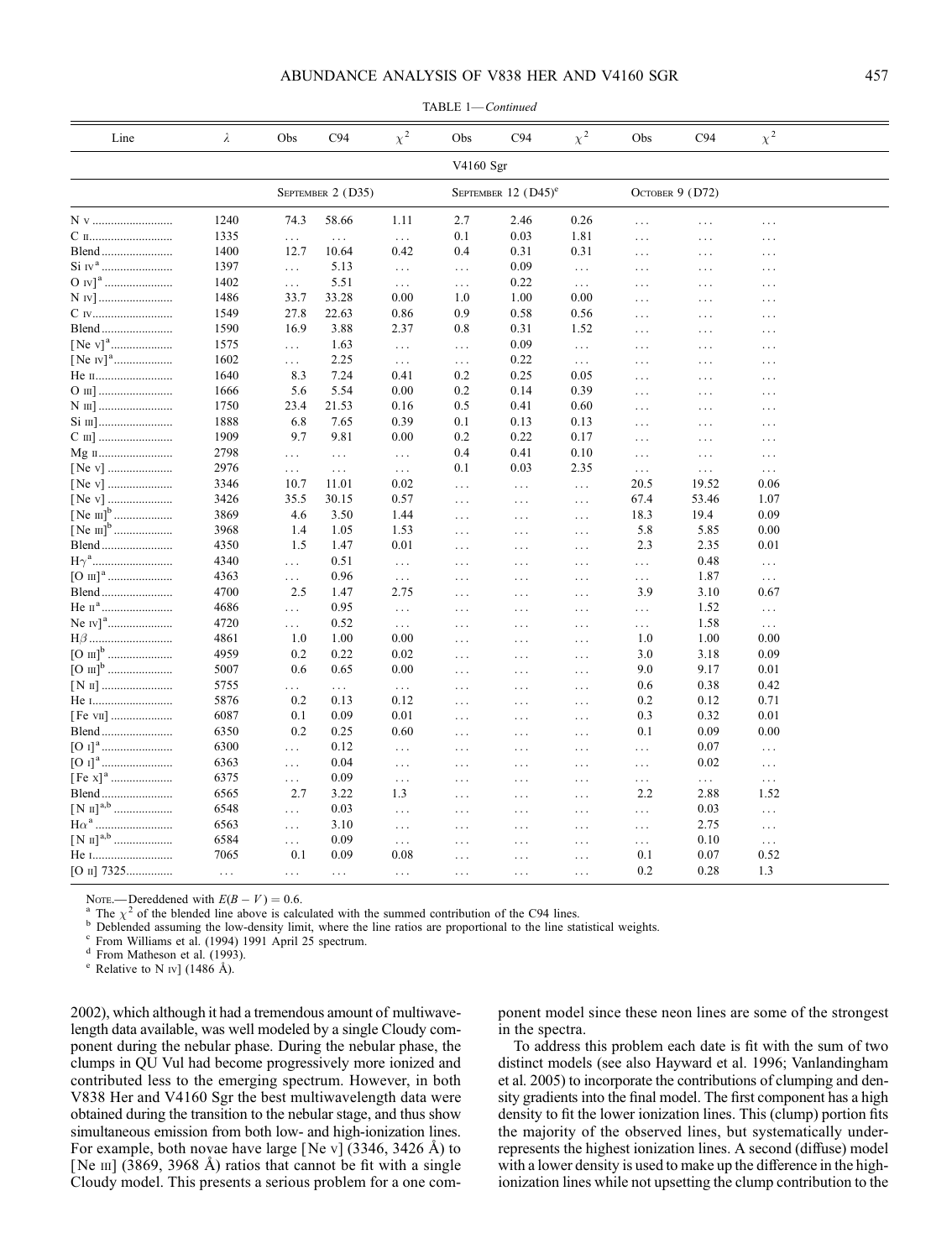#### 458 SCHWARZ ET AL. Vol. 657

| TABLE 2                                  |
|------------------------------------------|
| V838 HER BEST-FIT CLOUDY MODEL PARAMETER |

| Parameter               | April 22 (D28) | May 24 (D60) | June 12 (D79) | August 20 (D148) |
|-------------------------|----------------|--------------|---------------|------------------|
|                         | 3.2            | 2.0          | 2.5           | 4.0              |
|                         | 10             | 7.9          | 3.4           | 1 <sub>0</sub>   |
|                         | 12.6           | 1.26         | 0.63          | 0.10             |
|                         | 378            | 3.8          | 19            | 0.30             |
|                         | 0.77           | 1.55         | 2.09          | 3.90             |
|                         | 1 29           | 2.57         | 347           | 646              |
|                         | 50/50          | 30/70        | 40/60         | 25/75            |
|                         | 1.5(6)         | 1.1(5)       | 1.6(5)        | 1.5(2)           |
|                         | 7.2(4)         | 9.1 (3)      | 5.8(2)        | 9.1(0)           |
| $N/N_{\odot}^{\ a,c}\\$ | 31.0(4)        | 33.1(4)      | 33.1(5)       | 61.7(3)          |
|                         | 3.2(4)         | 1.6(3)       | 1.6(3)        | 1.0(3)           |
|                         | 50.1(8)        | 50.1(8)      | 50.1(6)       | 63.1(5)          |
|                         | 0.6(1)         | 2.2(1)       | 1.1(0)        | 1.1(0)           |
|                         | 7.9(1)         | 50.1(1)      | 1.3(0)        | 1.3(0)           |
|                         | 4.4(4)         | 11.0(2)      | 11.0(1)       | 1.1(0)           |
|                         | 29.5(4)        | 46.8(3)      | 29.5(5)       | 29.5(4)          |
|                         | 2.9(2)         | 1.1(2)       | 1.1(2)        | 0.9(2)           |
|                         | 1.2            | 0.8          | 11            | 0.94             |
|                         | 33             | 29           | 27            | 17               |
|                         | 19             | 14           | 14            | 6                |
|                         | 37.6           | 34.0         | 24.4          | 5.5              |

<sup>a</sup> Free parameter in the optimization. All models had a hydrogen power laws of -3, filling factors of 0.2, and filling factor laws of 0.<br><sup>b</sup> Calculated assuming an inner and outer expansion velocity of 3000 and 5000 km s Fe:  $-4.55$  (where all abundances are taken from Asplund et al. [2005] except for H and Ne, which are from Grevesse & Noels [1993]). The number in the parentheses

indicates the number of Cloudy lines used in the analysis.<br>d Equal to the number of observed lines used in the analysis minus the number of free parameters in the model.

spectrum. The majority of the model parameters are the same in both models in order to reduce the number of free parameters in the final combined model. This simplification means that each component is subjected to the same ionization source and has the same basic shell structure including abundances. The only parameters that are unique to each component are the hydrogen densities at the inner radius and the covering factors, plus an added stipulation that the sum of the two covering factors be less than or equal to1. Thus, with the addition of a second component, the overall number of free parameters only increases by 2: the second components initial density and covering factor. The final model line ratios are the sum of each component's line ratio multiplied by its covering factor, since the covering factor scales with the Cloudy line luminosities.

This method does not treat clumps realistically as individual blobs embedded in the diffuse gas. In terms of individual photons,  $X<sup>0</sup>$  travel through regions of the ejected shell that are clump dominated, while the remaining  $(100-X)$ % photons only interact with the diffuse region. Thus, the method is only a first-order approximation to incorporating density gradients into the photoionization analysis. There is no coupling or interaction between the two, as expected in a true two-dimensional model, where shielding by embedded density inhomogeneities would be considered in the radiation transport calculations (Williams 1992). However, this twocomponent model is a reasonable approximation and has worked for V1974 Cyg (Vanlandingham et al. 2005) and V382 Vel (Shore et al. 2003).

#### 4. MODEL RESULTS

#### 4.1. The V838 Her Model Fits to the D29, D60, D80, and D149 Data

For V838 Her, the inner and outer radii were constrained for each model by assuming a minimum and maximum expansion

velocity of 3000 and 5000 km  $s^{-1}$ , respectively, multiplied by the number of days past outburst. The best-fit two-component model parameters are given in Table 2. The reduced  $\chi^2$  for the four dates range from 0.9 to 2.4. The predicted line ratios and corresponding  $\chi^2$  values for the observed lines for each model are provided in Table 1. Overall, the fits are very good, with the largest  $\chi^2$ values coming from the fits to the strong carbon and neon lines. The general problem is that the Cloudy models predict more flux for certain ionization states (e.g., C iv 1550  $\AA$ ) and less for others of the same elements (e.g., C  $\text{III}$ ] 1909 A). On the first model date, D28, the worst fit, carbon and neon lines contribute over 60% to the  $\chi^2$ , but this fit does minimize the  $\chi^2$  contributions of the discrepant lines. The problem is not as severe on D60 and D79, and the problem disappears on D148, where there is no UV data.

The ratio of the clump to diffuse hydrogen density was 3 in all models. These values are consistent with those found in a similar two-component analysis of V1974 Cyg (Vanlandingham et al. 2005). The clump to diffuse covering factor ratio was  $\leq 1$ , indicating that the ejecta volume was generally dominated more by the diffuse gas; however, given the density difference, it was the clumps that dominate the ejected mass.

On the first date, the model luminosity was  $10^{38}$  ergs s<sup>-1</sup>, but it declined by a factor of 10 within the next 4 months. The luminosity on D60 is more than a factor of 10 larger than found by Vanlandingham et al. (1996 ), but the rapid decline in these models is consistent with the lack of an X-ray detection 1 yr after outburst (O'Brien et al. 1994). It is also consistent with the theory that outbursts on massive WDs leave less material behind to power stable hydrogen burning than on less massiveWDs (Starrfield et al. 1991).

The final abundances are compared to those derived by Vanlandingham et al. (1996, 1997) in Table 3. There is good agreement for helium and carbon, while nitrogen and neon are about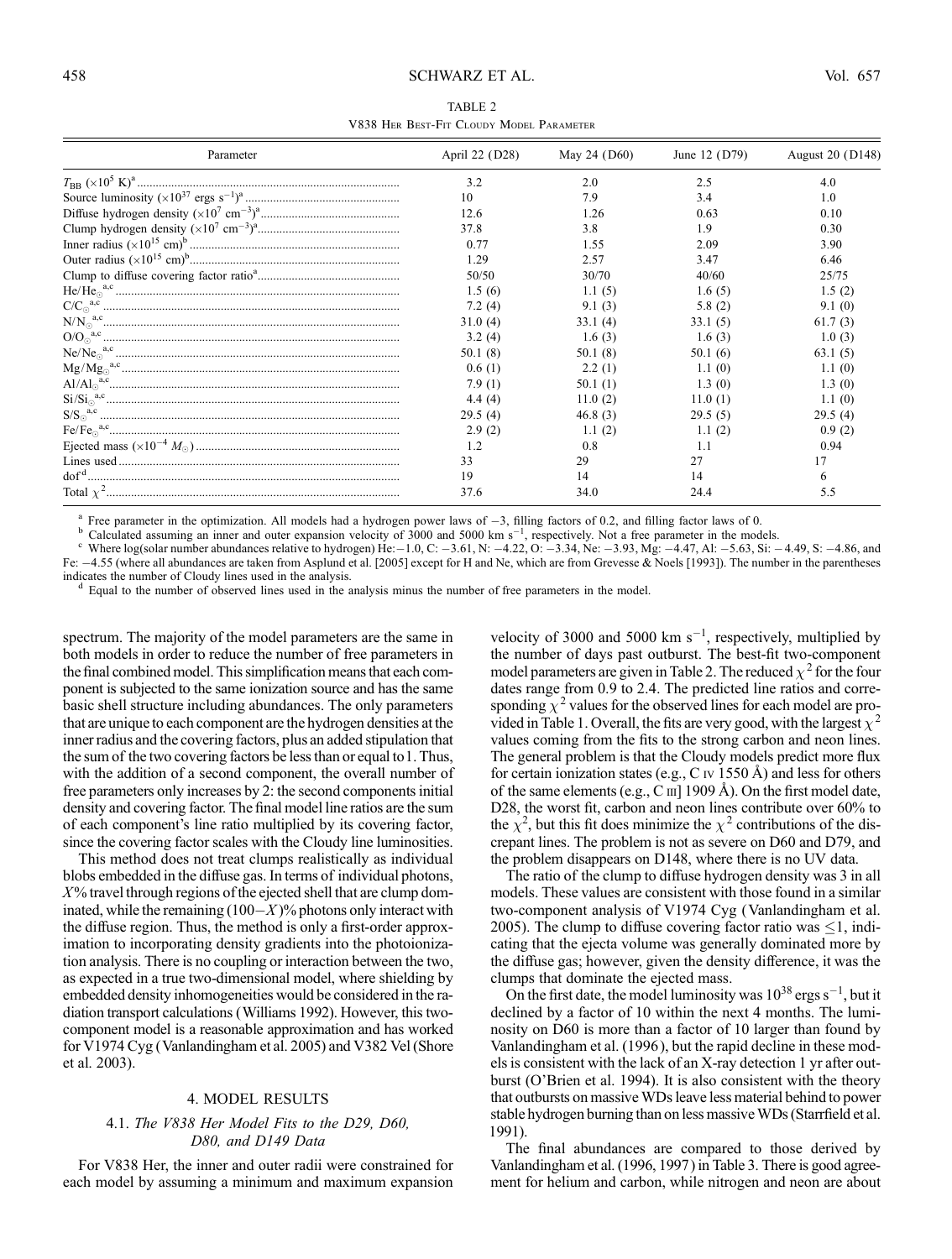TABLE 3 V838 Her Abundance Comparisons

| This Work     | V96, V97 |
|---------------|----------|
| $1.4 + 0.1$   | 13       |
| $7.5 + 0.7$   | 68       |
| $379 + 53$    | 23.7     |
| $1.9 \pm 0.5$ | 0.5      |
| $52.5 + 2.3$  | 40       |
| $1.4 + 0.8$   |          |
| $29 + 21$     |          |
| $7.2 + 2.1$   | .        |
| $32.8 + 3.1$  | 9.5      |
| $15 + 04$     |          |
|               |          |

<sup>a</sup> By number relative to solar where all abundances taken from Asplund et al. (2005), except for H and Ne, which are from Grevesse & Noels (1993).

40% and 25% lower than in this study. Both oxygen and sulfur in this analysis are about 4 times higher in than Vanlandingham et al. (1996, 1997 ), but the ratio of the two elements is the same and confirms the large sulfur abundance previously found. With only one date to model, Vanlandingham et al. (1996, 1997 ) did not derive a magnesium, silicon, or iron abundance. The magnesium and aluminum abundances from our study are each based on only one line from the first two dates, and thus are not as well determined as the other abundances. Magnesium is ( probably) not significantly enhanced, while aluminum most likely has a slight enhancement. The iron abundance is consistent with a solar value and probably reflects the initial metallicity of the accreted material, since iron is not expected to be affected by mixing, nor is it created by nucleosynthesis during the thermonuclear runaway (TNR). However, since hydrogen is depleted by the outburst, the H/Fe ratio is expected to decrease.

The distance to V838 Her can be estimated using the predicted luminosities and reddening-corrected fluxes. The distance required to match the observed, corrected flux with the models was calculated for each date and gives a mean distance of 15 kpc. The distance derived using the maximum-magnitude versus rate-ofdecline (MMRD) relationship of della Valle & Livio (1995) using  $t_2 = 2$  days is 2.7  $\pm$  0.6 kpc. The MMRD distance is consistent with estimates by Starrfield et al. (1992) and Vanlandingham et al. (1996 ), which show that 3 kpc is a robust value. The discrepancy implies that the covering factors in the multicomponent model are too large. Using the MMRD distance, the two-component models must on average only intercept 7% of emitted luminosity. This result is consistent with a  $\sim$  5% covering factor from dust reradiation (Woodward et al. 1992), since the dust presumably arises in the densest clumps, where it can be shielded from the harsh radiation of the WD. The remaining  $\sim$ 93% of the model volume is presumably even hotter and more diffuse gas. To test this assumption the D28 model was reanalyzed with the best-fit two-component models, each covering 5%, plus a third component covering the remainder. The third component was set to a low hydrogen density so as to not contribute to the  $H\beta$  luminosity or significantly alter the fit to the line ratios. All parameters were kept the same as before except for varying the third component's initial hydrogen density. The best fit was a density of  $1.3 \times 10^7$  cm<sup>-3</sup>. The reduced  $\chi^2$ only increased to 2.6 in the three-component model.

Dropping the two-component covering factor by more than a factor of 10 also decreased the ejected mass estimate. The corrected ejected mass is  $(7.3 \pm 1.9) \times 10^{-6}$  M<sub>o</sub> for a distance of 2.7 kpc. The uncertainty in the distance adds an additional 50% uncertainty to the mass estimate.

This mass is broadly consistent with the optically thick evolution of the early UV spectra. The ''Fe curtain'' lifts when the column density falls to  $10^{24}$  cm<sup>-2</sup>. Assuming a covering factor of  $4\pi$  sr, a 50% shell thickness, an ejection velocity of  $5000 \text{ km s}^{-1}$ , and a mean molecular weight of 1.2, the ejected mass is  $\sim$  10<sup>-6</sup>  $M_{\odot}$ .

#### 4.2. The V4160 Sgr Model Fits to the D35, D45, and D72 Data

The inner and outer radii of V4160 Sgr were constrained in each model by assuming a minimum and maximum expansion velocity of 4000 and 6000 km  $s^{-1}$ , respectively, multiplied by the number of days after outburst. These expansion velocities are consistent with the larger velocities measured for V4160 Sgr. The best two-component model parameters are given in Table 4. The reduced  $\chi^2$  for the D35 and D72 models was 1.1 and 1.3. Unfortunately, the D45 model had more free parameters than lines, and thus in a  $\chi^2$  sense there can be no best-fit model. However, it is included to show that the abundance solution derived from the other two dates is consistent with this date. Predicted line ratios and  $\chi^2$ values are provided in Table 1 for each model. As with V838 Her, the fits are again very good with the largest  $\chi^2$  values in the D35 model caused by the fits to some of the weaker neon lines. The problem is that the model does not predict enough [Ne v]  $(1575 \text{ Å})$ , [Ne iv]  $(1602 \text{ Å})$ , and [Ne iv]  $(4720 \text{ Å})$  flux in the UV while the strong [Ne v] and [Ne  $\text{III}$ ] in the optical are well fit. The weak neon line discrepancy contributes about 40% to the total  $\chi^2$  on D35. The problem disappears on the later dates, when there are fewer lines to constrain the fits and shows how fewer constraints can lead to different results.

The ratio of the clump to diffuse hydrogen density was 10 for the D35 model. The best fits to the other two dates had similar ratios, 9 and 8, but the agreement is driven primarily by the results from the D35 model, which had both UV and optical spectra. This ratio is significantly higher than that found for V838 Her and V1974 Cyg but is consistent with V382 Vel (Shore et al. 2003). The reason for the difference is found in the [Ne v] (3346, 3426 Å) to [Ne III] (3869, 3968 Å) ratio. For V4160 Sgr it was large, 7.5, on D35. The ratio eventually declined to 3.6 on day 72. In contrast, the same neon ratio was never above 3 on the four V838 Her dates and between 5 and 7 on the three dates modeled in V1974 Cyg. To produce the observed neon ratio the model required an extremely low density diffuse component that was more readily ionized to provide a greater [Ne v] contribution. The physical implication is that V4160 Sgr had a much stronger density gradient in its ejecta than V838 Her or V1974 Cyg. The clump to diffuse covering factor ratio for the first two dates was  $\leq 1$ , indicating that V4160 Sgr's ejecta volume was dominated only slightly by the diffuse gas. The extreme density gradient implies, however, that the majority of the ejected mass was again in the clumps.

V4160 Sgr showed a luminosity decline similar to V838 Her. After 70 days the model luminosity decreased by a factor of 10, implying that V4160 Sgr also experienced a very rapid end to nuclear burning.

The V4160 Sgr abundance solution confirms what was initially suspected based on the comparison between V4160 Sgr and V838 Her in Figure 2. V838 Her showed stronger carbon and sulfur lines, and the analysis shows that it also had greater enhancement in these elements relative to V4160 Sgr. Likewise, V4160 Sgr had stronger nitrogen and oxygen lines, which is reflected in its higher abundances of these elements. The differences in the oxygen and sulfur imply that V838 Her reached a higher maximum TNR temperature (Starrfield et al. 2001; José et al. 2001).

The same technique used to determine the true two-component covering factor for V838 Her is used for V4160 Sgr, but only the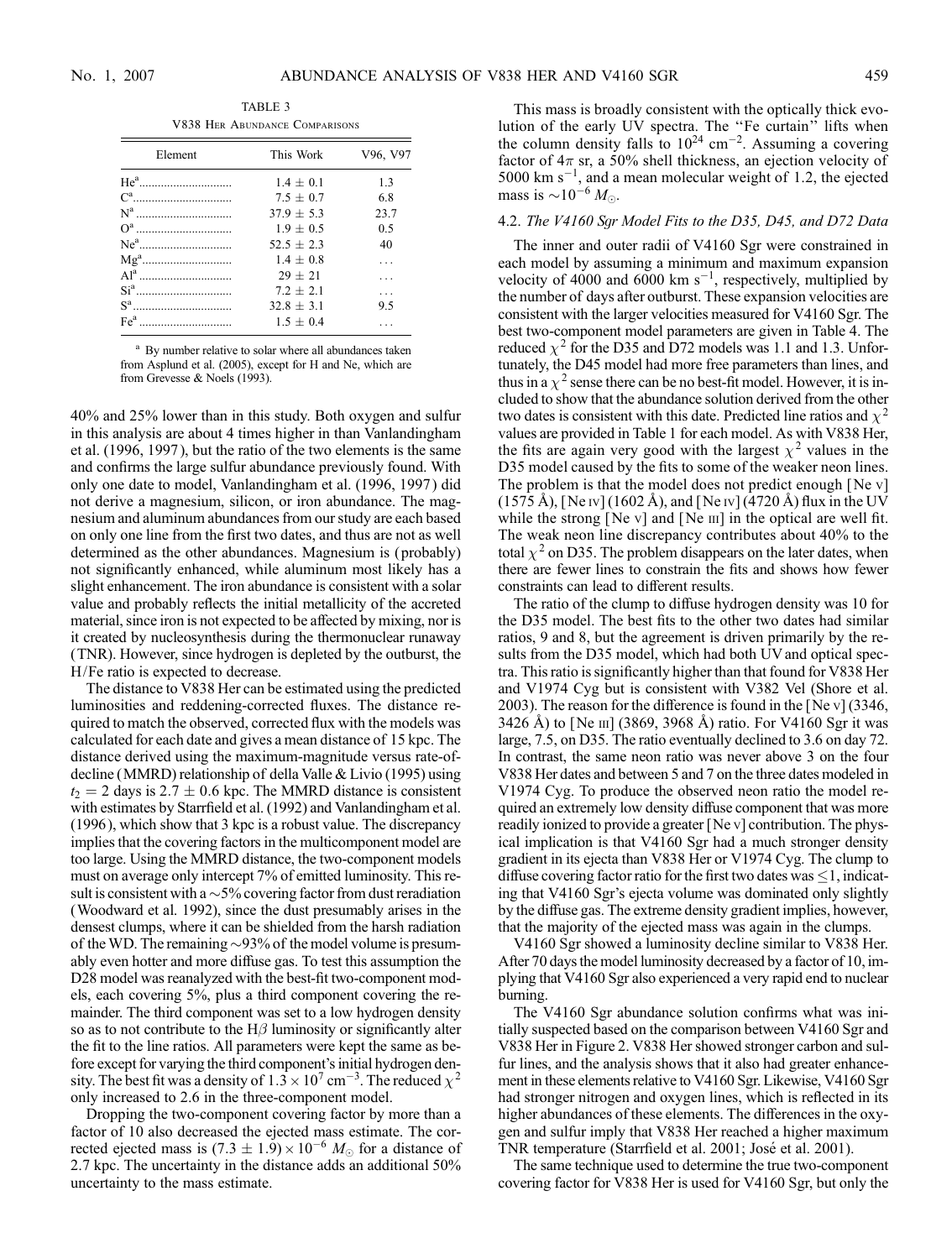| TABLE 4                                    |  |  |  |  |  |  |  |  |  |  |
|--------------------------------------------|--|--|--|--|--|--|--|--|--|--|
| V4160 SGR BEST-FIT CLOUDY MODEL PARAMETERS |  |  |  |  |  |  |  |  |  |  |

| Parameter | September 2 (D35) | September 12 (D45) | October 9 (D72) | Final<br>Abundances |
|-----------|-------------------|--------------------|-----------------|---------------------|
|           | 3.2               | 3.2                | 2.5             |                     |
|           | 10                | 10                 | 1.0             | .                   |
|           | 1.6               | 0.5                | 0.25            | .                   |
|           | 16                | 4.5                | 2.0             | .                   |
|           | 1.29              | 1.62               | 2.40            | .                   |
|           | 191               | 2.45               | 3.63            |                     |
|           | 40/60             | 30/70              | 90/10           | .                   |
|           | 1.6 $(4)$         | 1.6(1)             | 2.1(3)          | $1.8 + 0.1$         |
|           | 4.6 $(2)$         | 4.8 $(3)$          | 4.0(0)          | $4.7 \pm 0.1$       |
|           | 155(5)            | 155(3)             | 124(3)          | $147 \pm 8$         |
|           | 16.2(7)           | 21.9(2)            | 18.7(6)         | $18 \pm 1$          |
|           | 50(7)             | 72 (3)             | 63(5)           | $59 + 2.3$          |
|           | 1.1(0)            | 12.3(1)            | 1.1(0)          | $\approx 10$        |
|           | 11(2)             | 12.3(2)            | 4.4(0)          | $11.7 \pm 0.5$      |
|           | 1.1(2)            | 1.1(0)             | 2.3(1)          | $1.5 + 0.5$         |
|           | 13                | 6.4                | 5.2             | $\cdots$            |
|           | 24                | 12                 | 15              | .                   |
|           | 12                |                    | 5               | .                   |
|           | 13.41             | 8.25               | 6.48            | .                   |

<sup>a</sup> Free parameter in the optimization. All models had a hydrogen power laws of  $-3$ , filling factors of 0.2, and filling factor laws of 0.<br><sup>b</sup> Calculated assuming an inner and outer expansion velocity of 4000 and 6000 km

Where log(solar number abundances relative to hydrogen) He: $-1.0$ , C:  $-3.61$ , N:  $-4.22$ , O:  $-3.34$ , Ne:  $-3.93$ , Mg:  $-4.47$ , Al:  $-5.63$ , Si:  $-4.49$ , S:  $-4.86$ , and Fe:  $-4.55$  (where all abundances are taken from Asplund et al. [2005] except for H and Ne, which are from Grevesse & Noels [1993]). The

number in the parentheses indicates the number of Cloudy lines used in the analysis.<br>d Equal to the number of observed lines used in the analysis minus the number of free parameters in the model.

D35 model is used since it contained the most lines. Its flux and luminosity are  $8.4 \times 10^{-12}$  ergs cm<sup>-2</sup> s<sup>-1</sup> and  $1.6 \times 10^{35}$  ergs s<sup>-1</sup> , respectively. The MMRD distance for V4160 Sgr is  $6.7 \pm 1.5$  kpc. At this distance the two-component model requires a covering factor of 28% to fit the data. The final ejected mass for V4160 Sgr is therefore  $3.6 \times 10^{-5} M_{\odot}$ . This is about a factor of 4 larger than that determined for V838 Her. The larger ejected mass and lack of sulfur in the ejecta implies that the V4160 Sgr outburst occurred on a lower mass WD than in V838 Her.

#### 4.3. Accuracy of Abundance Estimates of Spatially Unresolved Nova Ejecta

The ejecta of both V838 Her and V4160 Sgr were clumpy, even by classical nova standards. The emission line profiles evolved considerably during the outburst, generally from an asymmetric profile (strong blue peak in V838 Her but a strong red peak in V4160 Sgr; see Fig. 3) toward a nearly double peak structure. Given the linear velocity law characteristic of these ejecta, the symmetric profiles are consistent with an axisymmetric (ringlike or annulus) mass distribution, with the other peaks representing individual knots (or agglomerations of unresolved knots as suggested by spatially resolved imaging with HST of, for example, HR Del 1967; see Harman & O'Brien 2003). In V838 Her and V4160 Sgr the brightest knots also had the highest expansion velocity, and thus faded faster than the slower moving inner parts of the shell since the emissivity varies as  $v^{-3}$ . The results were rapid and dramatic changes in the line profiles of both novae (see Fig. 3). For V838 Her, an important feature is the disappearance of the peaks in the last spectra, indicating that the density in these knots was high enough to continue the recombination even after the rate was globally dominated by the expansion (see Vanlandingham et al. 2005).

With their relatively simple velocity structure, the interpretation of line profile changes in nova ejecta is simpler than usually possible for stellar winds and jets. Since the radial velocity of the peaks remains invariant even if their relative intensities change, in theory one can assess the physical conditions in the individual knots in much the same way you would approach an interstellar line profile, comparing portions of the ejecta at the same projected velocity among different emission lines of different species (e.g., as done for V1974 Cyg in the integrated and spatially resolved ultraviolet spectra; see Shore et al. 1997 ). The parts of the profile change differentially because of different densities, and hence different recombination rates. This is particularly evident in the postfreeze-out period (Shore et al. 1996). In practice, however, it can be difficult to disentangle the line contributions of all but the brightest knots. The problem would be alleviated for resolved nova shells, where one could obtain spectral information for individual clumps. This analysis, and the others presented in  $\S$  5, uses the information contained within the entire line profile, and thus the model results represent an average of the ensemble clumps. The natural result is an intrinsic scatter in the abundance solutions of unresolved nova when their lines are analyzed in this manner. To estimate the amount of scatter integrating over a line introduces into the analysis of each emission line, we oversimplified each line profile in the V838 Her D60 data set by assuming emission from just two clumps moving in opposite directions. Thus, the line emission was split down the middle into its ''blue'' and ''red'' components creating two new line lists for this date. The general effect of these new lines was that the strong neon and the Balmer lines now had ''blue'' emission lines about 20% stronger than the "red" lines. For both new line lists, Cloudy models were calculated only allowing the electron density and effective temperature to vary. The resulting best-fit "red" model was hotter and denser than the ''blue'' model, indicating that the ejecta may not be in global ionization equilibrium. Although these parameter differences were small ( $\sim$ 10%), they translate into a similar spread in the derived abundance. Monte Carlo techniques (e.g., Ercolano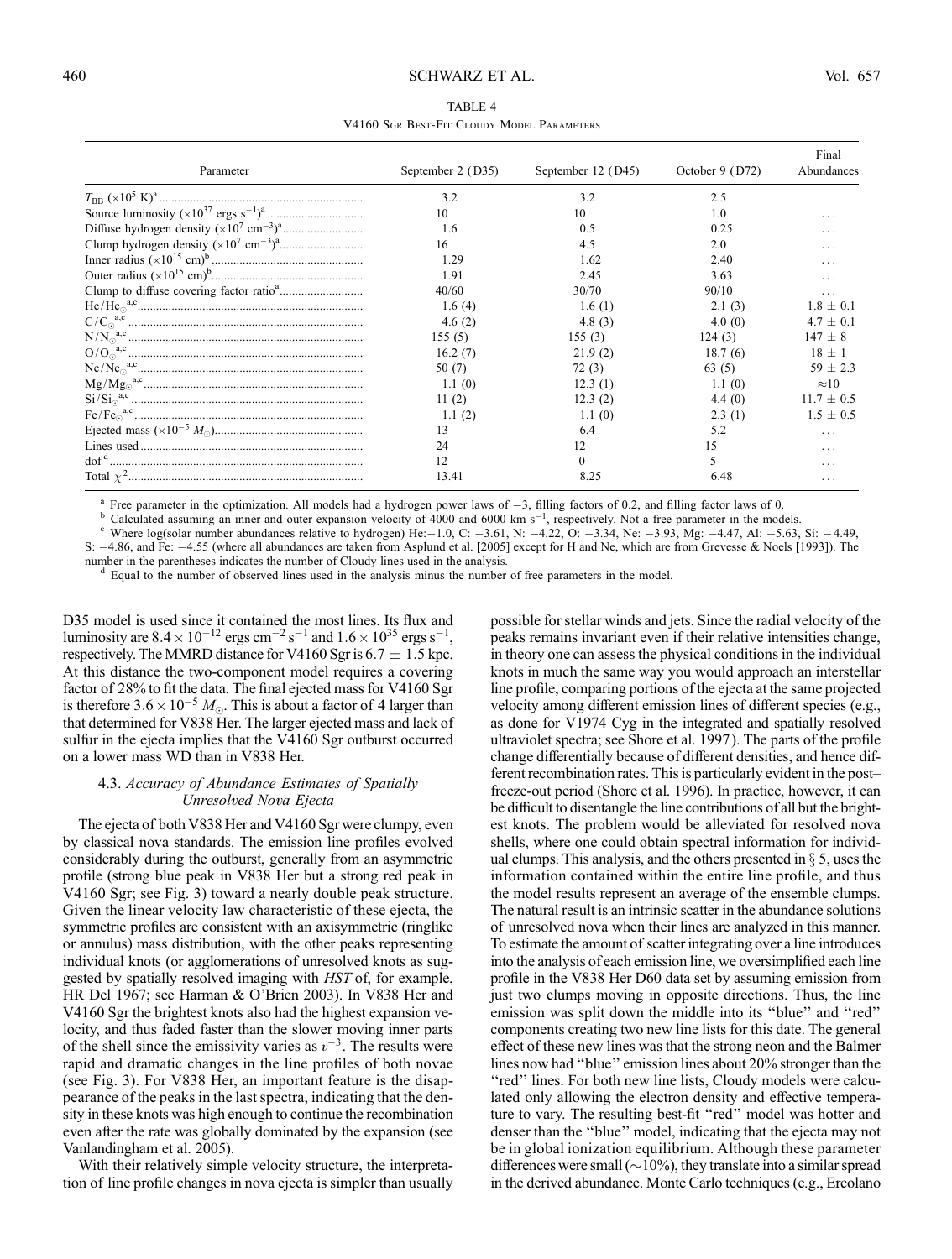

Fig. 3.—Evolution of Ha in V838 Her (left) and V4160 Sgr (right) in velocity space. The V838 Her data from the top down is from 1991 April 3, 1991 May 23, and 1991 August 20. Likewise, the V4160 Sgr data is from 1991 August 1, 1991 September 2, and 1991 October 10.

et al. 2003) may be necessary to correctly model the complex interplay of the knot structure embedded in the diffuse gas, since most current photoionization codes treat the filling factor in an approximate way and only in one dimension. However, by modeling multiwavelength spectra that include lines over a large range of ionization states obtained over many different dates during the evolution, the uncertainty in the elemental abundance can be significantly reduced.

## 5. TRENDS IN THE ONeMg NOVA SEQUENCE

Table 5 summarizes the results for all ONeMg novae recently analyzed with the Cloudy techniques described in this paper. With

| Parameter | OU Vul              | V1974 Cyg     | V382 Vel     | V4160 Sgr      | V838 Her       |
|-----------|---------------------|---------------|--------------|----------------|----------------|
|           |                     |               |              |                |                |
|           | 25                  | 17            | 4            | $\mathfrak{D}$ | $\mathfrak{D}$ |
|           | $137 + 27$          | $71 + 9$      | $\cdots$     |                | $10 + 1$       |
|           | Little              | None          | None         | None?          | Little         |
|           | 1540                | 550           | $230 \pm 30$ | $\cdots$       | <365           |
|           | >35                 | 19            | $18 - 50$    | $\sim$ 3.6     | $0.73 + 0.19$  |
|           | $1.2 \pm 0.1$       | $1.2 \pm 0.2$ | $1^{\circ}$  | $1.8 \pm 0.1$  | $1.4 \pm 0.1$  |
|           | $0.3^{+0.1}_{-0.2}$ | $1.0 \pm 0.3$ | 0.9          | $4.7 + 0.1$    | $7.5 \pm 0.7$  |
|           | $18.9 + 0.7$        | $70 + 17$     | 26           | $147 + 8$      | $37.9 + 5.3$   |
|           | $3.9 + 0.1$         | $21 \pm 11$   | 5.5          | $18 + 1$       | $1.9 + 0.5$    |
|           | $21.7 + 1.7$        | $42 + 17$     | 17           | $59 + 2.3$     | $52.5 \pm 2.3$ |
|           | $10.7 + 0.5$        | $5.2 \pm 3.4$ | 2.9          | $\approx 10$   | $1.4 \pm 0.8$  |
|           | $77.2 + 8.4$        | >1.0          | 26.4         | $\cdots$       | $29 + 21$      |
|           | $2.3 \pm 0.1$       | .             | 0.5          | $11.7 \pm 0.5$ | $7.2 + 2.1$    |
|           | .                   | .             | .            |                | $32.8 \pm 3.1$ |
|           | $0.28 + 0.02$       |               | .            | .              | .              |
|           | $0.61 \pm 0.03$     | $5.8 \pm 4.6$ |              | $1.5 + 0.5$    | $1.5 + 0.4$    |

TABLE 5 Observed Properties and Estimated Parameters of Five Recently Modeled ONeMg Novae

Nore.—Abundance and mass data for QU Vul, V1974 Cyg, V382 Vel, V4160 Sgr, and V838 Her from Schwarz (2002), Vanlandingham et al. (2005), Shore et al. (2003), and Schwarz et al. (this paper), respectively.

<sup>a</sup> From Vanlandingham et al. (2001).<br><sup>b</sup> Where log(solar number abundances relative to hydrogen) He: -1.0, C: -3.61, N: -4.22, O: -3.34, Ne: -3.93, Mg: -4.47, Al: -5.63, Si: -4.49, S: -4.86, Ar: -5.40, and Fe: -4.55 (where all abundances taken from Asplund et al. [2005] except for H, Ne, and Ar, which are from Grevesse & Noels [1993]). c The abundances assumed H/He = 1, since no hydrogen lines were available in the UV spectrum used in the abundance de-

termination. If  $H/He > 1$  then the other metals are similarly increased.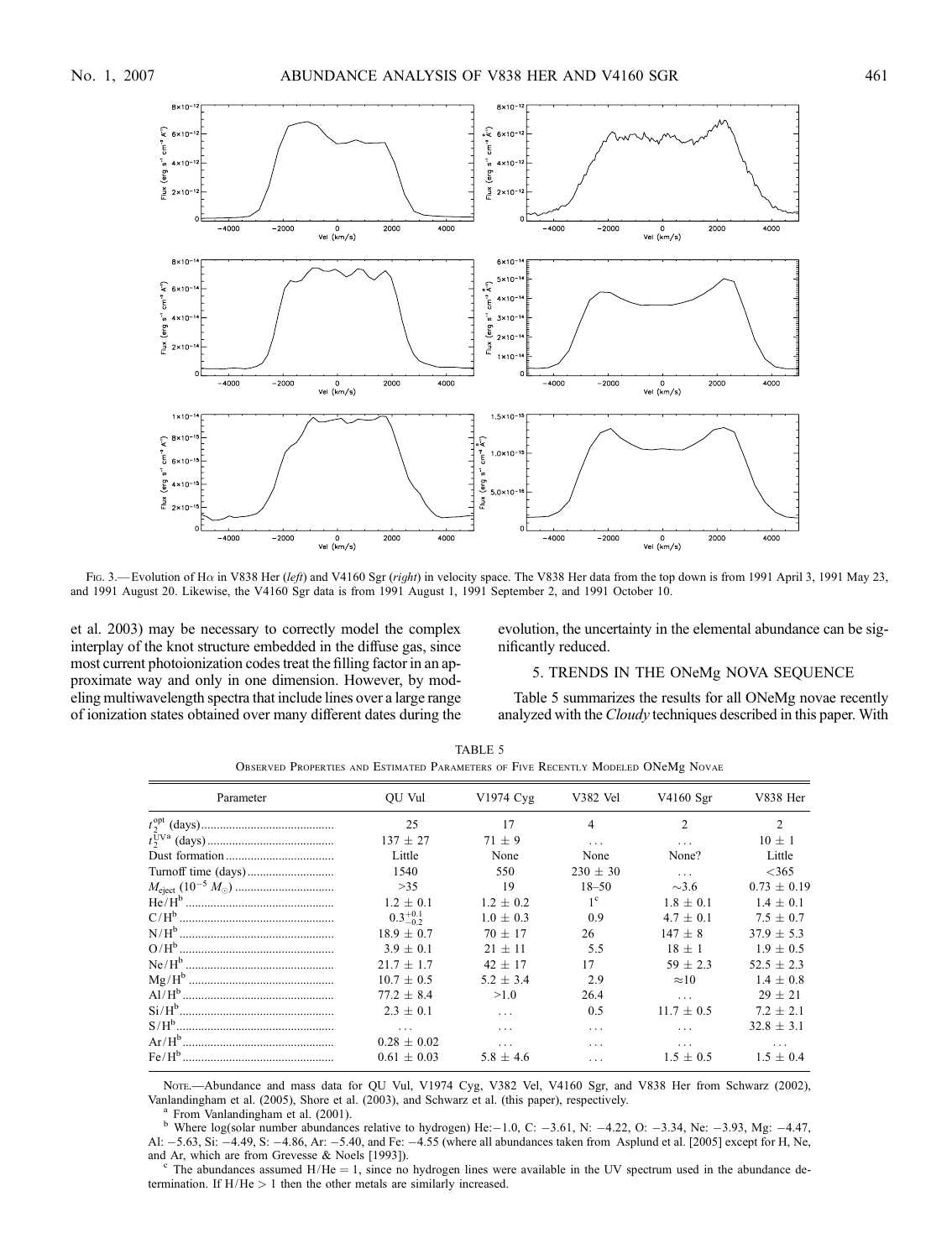|                                     |                                                               | TABLE 6 |         |                |
|-------------------------------------|---------------------------------------------------------------|---------|---------|----------------|
|                                     | MASS FRACTION COMPARISON OF FIVE RECENTLY MODELED ONEME NOVAE |         |         |                |
| $\bigcap$ T T T $\bigcap$ $\bigcap$ | $\frac{1}{11074}$                                             | 1720211 | TTA1CAC | <b>17020 T</b> |

| Element <sup>a</sup> | OU Vul       | V1974 Cyg    | V382 Vel     | V4160 Sgr    | V838 Her     | Solar        |
|----------------------|--------------|--------------|--------------|--------------|--------------|--------------|
| H………………………………        | $6.27E - 01$ | $5.52E - 01$ | $6.61E - 01$ | $4.65E - 01$ | $5.62E - 01$ | $7.02E - 01$ |
| He                   | $3.01E - 01$ | $2.65E - 01$ | $2.64E - 01$ | $3.34E - 01$ | $3.14E - 01$ | $2.80E - 01$ |
| C                    | $5.34E - 04$ | $1.64E - 03$ | $1.69E - 03$ | $6.44E - 03$ | $1.24E - 02$ | $2.99E - 03$ |
| N                    | $9.83E - 03$ | $3.24E - 02$ | $1.46E - 02$ | $5.77E - 02$ | $1.79E - 02$ | $9.17E - 04$ |
| 0                    | $1.85E - 02$ | $8.51E - 02$ | $2.66E - 02$ | $6.06E - 02$ | $7.99E - 03$ | $8.31E - 03$ |
| Ne                   | $3.21E - 02$ | $5.47E - 02$ | $2.65E - 02$ | $6.47E - 02$ | $6.96E - 02$ | $1.65E - 03$ |
| Mg                   | $5.79E - 03$ | $2.34E - 03$ | $1.58E - 03$ | $4.29E - 03$ | $6.74E - 04$ | $6.48E - 04$ |
| Al……………………………        | $2.66E - 03$ | $>4.39E-05$  | $1.10E - 03$ | .            | $1.02E - 03$ | $5.58E - 05$ |
| Si                   | $1.24E - 03$ | $5.50E - 04$ | $3.29E - 04$ | $4.90E - 03$ | $3.52E - 03$ | $6.99E - 04$ |
| S                    | .            | .            | .            | .            | $8.14E - 03$ | $3.64E - 04$ |
| Ar                   | $2.79E - 05$ | .            | .            | $\cdot$      | .            | $1.11E - 04$ |
| Fe                   | $6.01E - 04$ | $4.99E - 03$ | .            | $8.41E - 04$ | $1.42E - 03$ | $1.27E - 03$ |
|                      | $7.17E - 02$ | $1.82E - 01$ | $7.42E - 02$ | $1.99E - 01$ | $1.22E - 01$ | $1.70E - 02$ |
| CNO                  | $2.9E - 02$  | $1.19E - 01$ | $4.3E - 02$  | $1.25E - 01$ | $3.8E - 02$  | $1.2E - 02$  |
| $O/N$                | $1.9E - 00$  | $2.6E - 00$  | $1.8E - 00$  | $1.0E - 00$  | $4.0E - 01$  | $9.1E - 00$  |
| O/C                  | $3.46E + 01$ | $5.19E + 01$ | $1.57E + 01$ | $9.4E - 00$  | $6.4E - 01$  | $2.7E - 00$  |
|                      |              |              |              |              |              |              |

Note.—Where the H + He + Z = 1.<br><sup>a</sup> Solar values were assumed for elements that did not have reported abundances.

the inclusion of the novae from this paper, the ONeMg sequence is now well sampled from the relatively slow to extremely fast light curve decay times. If WD mass is the primary driver of the properties of classical novae outburst, such as decay times, then this sample provides an excellent representation of how WD mass affects the energetics of the outburst and the composition of the ejecta.

Some of the correlations have been noted elsewhere, such as the relationship between  $t_2$  and  $t_2^{\text{UV}}$ , and the inverse relationship between  $t_2$  and turnoff time (Vanlandingham et al. 2001). This paper shows for the first time a correlation between  $t_2$  and the ejected mass for a group of ONeMg novae analyzed with the same techniques. We find that the ejected mass declines by a factor of 50 between QU Vul and V838 Her. This trend is predicted by theory, since the most massive WDs and presumably fastest evolving novae accrete less material before they undergo a thermonuclear runaway (Politano et al. 1995; Jose & Hernanz 1998; Yaron et al. 2005). Their predictions are consistent with our results, although the observations of the amounts ejected are not always consistent with the models, particularly at the low WD mass end. In addition, the amount of mass ejected is also a function of other variables, such as the composition of the accreted envelope (Starrfield et al. 2000; Jose & Hernanz 1998), accretion rate  $(M)$ , and core WD temperature ( $T_{\text{WD}}^{\text{core}}$ ; Yaron et al. 2005). For example, a factor of 2 decrease in the 1.25  $M_{\odot}$  WD luminosity in the Starrfield et al. (2000) model results in a factor of 7 increase in ejected mass. These other dependencies indicate that the ejected mass alone cannot be used to determine the underlying WD mass.

What about the abundance trends versus WD mass reported in the theoretical ONeMg models of Politano et al. (1995) and Jose & Hernanz (1998)? Are there similar tendencies in  $t_2$  among this group of ONeMg novae? Table 6 gives the abundances by mass fraction for each nova in this sample. Perhaps the most striking trend from this analysis is a clear increase in the carbon abundance with speed class. This increase cannot be due to dust formation effects, since both QU Vul and V838 Her (the two extremes of the speed class range) are believed to have formed small amounts of dust. The same propensity, albeit a much smaller gradient, is seen in the Politano et al. (1995) but not in the Jose & Hernanz (1998) hydrodynamical models; see Table 7. Another obvious observation of the 5 nova sample is that the only nova with an observed sulfur abundance above solar is V838 Her, which also has the lowest oxygen abundance. Both hydrodynamic models predict drastically less oxygen and significant sulfur as the WD mass increases. The increasing S/O ratio, as shown in Table 7, is a reflection of higher temperatures during nuclear burning on a massive WD. The results of this work imply that the creation of sulfur

TABLE 7 Predicted Abundances of Literature Models

| $M_{\rm WD}$<br>$(M_{\odot})$ |             |            | POLITANO ET AL. $(1995)^{a}$ |              |          |          |        |            | JOSÉ ET AL. $(2001)^{6}$     |              |     |     |
|-------------------------------|-------------|------------|------------------------------|--------------|----------|----------|--------|------------|------------------------------|--------------|-----|-----|
|                               | C<br>$(\%)$ | S/O        | <b>CNO</b><br>$(\%)$         | Ne<br>$(\%)$ | O/N      | O/C      | $(\%)$ | S/O        | <b>CNO</b><br>$\binom{0}{0}$ | Ne<br>$(\%)$ | O/N | O/C |
|                               | 0.6         | $9.6E - 4$ | 14.7                         | 24.7         | 5.9      | 18.7     | 3.0    | $1.1E - 3$ | 25.9                         | 18           | 5.8 | 6.3 |
|                               | $\cdots$    | $\cdots$   | $\cdots$                     | $\cdots$     | $\cdots$ | $\cdots$ | 5.1    | $1.4E - 3$ | 24.6                         | 18           | 3.3 | 2.9 |
|                               | 4.3         | $4.5E - 2$ | 13.9                         | 23.1         | 2.9      | 1.6      | 6.0    | $8.4E - 3$ | 24.2                         | 18           | 1.5 | 1.8 |
|                               | 3.5         | 3.0        | 13.3                         | 17.4         | 0.1      | 0.3      | 3.6    | $9.9E - 1$ | 23.5                         | 15           | 0.2 | 1.1 |

Notes.—José et al. (2001) also provides sequences of different mixing amounts. The sequence in the table was selected to approximate the same initial conditions

as in Politano et al. (1995).<br>
<sup>a</sup> Where  $M = 1.6 \times 10^{-9} M_{\odot} \text{ yr}^{-1}$ ,  $L \sim 9.6 \times 10^{-3} L_{\odot}$ , and 50% mixing of WD and accreted material.<br>
<sup>b</sup> The  $M = 2 \times 10^{-10} M_{\odot} \text{ yr}^{-1}$ ,  $L = 10^{-2} L_{\odot}$ , and 50% mixing of WD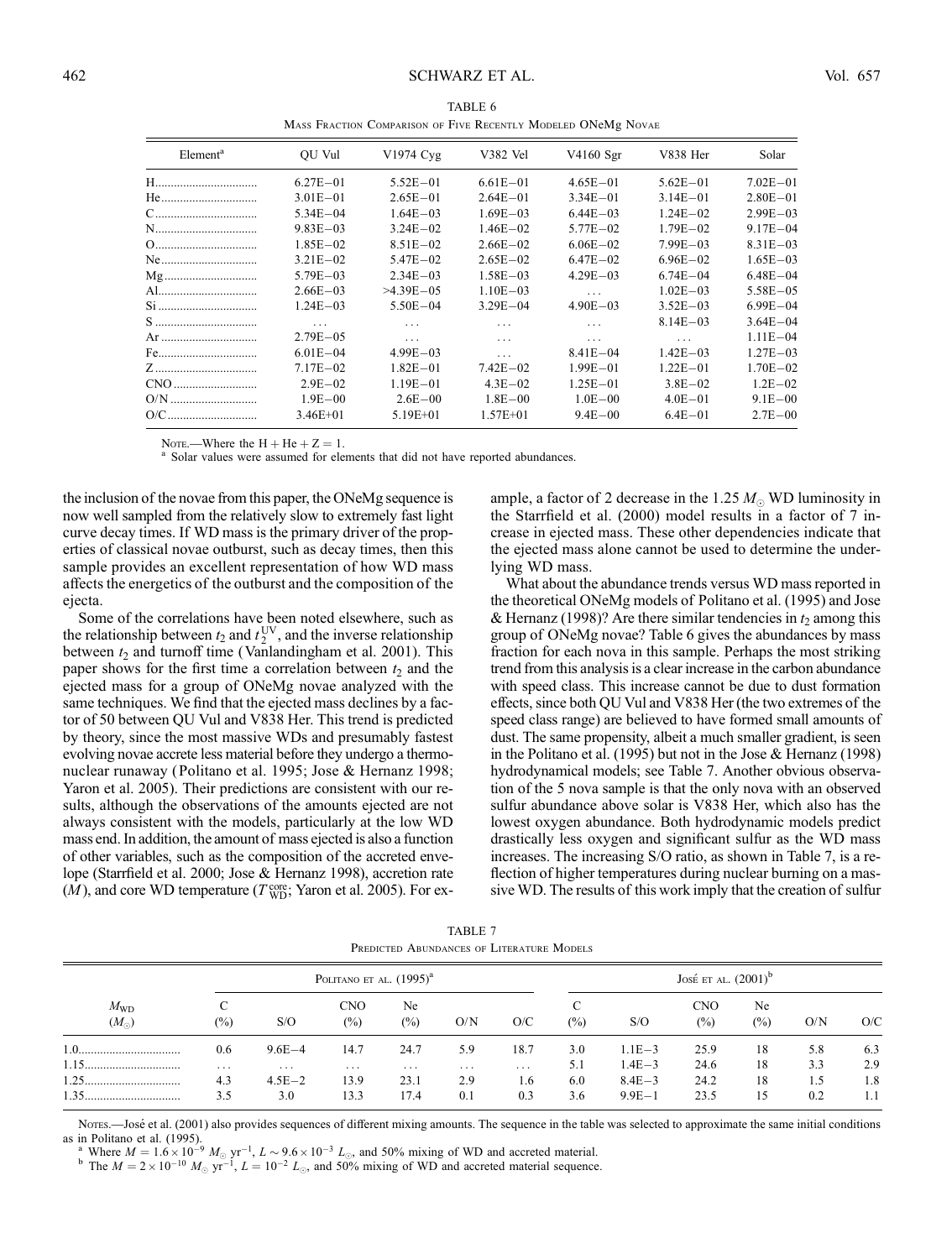at the expense of oxygen occurs in a narrow region of parameter space, since V4160 Sgr showed no sulfur enhancement yet had outburst characteristics similar to V838 Her. Finally, there is no trend in the observed neon abundance with speed class. Politano et al. (1995) and Jose & Hernanz (1998) also show little change in the neon abundance except, the most massive models, where the neon mass declines  $20\% - 30\%$ . The theoretical models also pre $dict 3-8$  times more neon than in the nova sample.

There are two significant trends in the theoretical models that are not seen in the observed abundances. First, the hydrodynamical models of Politano et al. (1995) and Jose & Hernanz (1998) show an increase in the nitrogen abundance with increasing WD mass. The increases in carbon and nitrogen are offset by the decrease in oxygen, leaving the total CNO abundance of the theoretical models constant to within 10%; see Table 7. A similar nitrogen trend is not observed in the ONeMg sample, and as a consequence the total CNO abundance varies by a factor of 4. This implies differences in the initial CNO abundances, since the CNO cycle neither creates nor destroys CNO. Only V838 Her had depleted CNO. Second, both theoretical models predict significant enhancements of phosphorus, chlorine, and argon in the massive WD models. Emission from these elements is generally not observed, and when it is (e .g., argon in QU Vul) the abundances are subsolar. How can a nova such as V838 Her produce significant silicon and sulfur but none of the other elements in the Si-Ca range? V838 Her is unique in some way.

In general, the observed ejected mass and abundance fractions of the five ONeMg novae mimic many of the gross properties seen in the theoretical hydrodynamic models. However, attempts to fit the individual results to any of the models gives less than satisfying results. While it is possible to find initial conditions that fit the observed range of ejected masses, other predicted outburst characteristics are wrong. The models of Yaron et al. (2005) cover a large span of input parameter space, and thus it is possible to find models that fit the ejected mass and  $Y_{ej}$  and  $Z_{ej}$  values of these novae. For example, the best fit to QU Vul and V838 Her are the  $(0.65, 10, -9)$  and  $(1.25, 30 \text{ or } 50, -9)$  models, respectively, where  $(M_{\text{WD}}, T_{\text{WD}}^{\text{core}}, M)$  define the Yaron et al. (2005) model parameters. The best-fit QU Vul model matches the observed ejection velocities, luminosity, and outburst timescales. However, in the best-fit V838 Her model the model ejection velocities are 5 times lower than observed, and the model outburst amplitude of  $\sim$ 11.5 gives a quiescent magnitude that is about 4 mag too bright. Using Politano et al. (1995) and Jose & Hernanz (1998) 1.25  $M_{\odot}$  models for V838 Her also does not produce the observed mass fractions, particularly sulfur.

This sample of ONeMg novae, analyzed with the same techniques, is a valuable resource for the modeling community. The diversity in these novae spans not only their observed characteristics (decline time, expansion velocities, etc.), but also their derived ejected abundances and masses. Continued exploration of the theoretical input parameter space, particularly at low accretion rates and WD temperatures, may help alleviate some of the noted discrepancies. Likewise, observationally we need to determine whether these low values are typical of classical novae.

#### 6. CONCLUSIONS

In this paper we analyzed two ONeMg novae, V838 Her and V4160 Sgr, using Cloudy in a mode designed to include the effects of density inhomogeneities in the ejected gas (Vanlandingham et al. 2005; Shore et al. 2003). Our new results for V838 Her build on the previous work of Vanlandingham et al. (1996, 1997 ) by including more emission lines over more dates. V838 Her and V4160 Sgr are two of the fastest novae on record and, in addition, are ONeMg novae. Their intrinsic, early spectral development and light curve evolution are nearly identical. The differences observed in the line emission is reflected in the abundance solutions; greater nitrogen and oxygen in V4160 Sgr, while V838 Her has more carbon and sulfur. While many of the conclusions of Vanlandingham et al. (1996, 1997 ) are verified, including an unusually high S/O ratio and a rapid decline in bolometric luminosity, we find far less mass ejected in the outburst than they reported. The ejected mass of V4160 Sgr, which had the same  $t_2$  time as V838 Her, is estimated to be 4 times greater than in V838 Her. This is consistent with the fact that the expansion velocities were higher in V4160 Sgr and hence the analogous spectral progression with V838 Her.

We compare the amount of mass ejected and ejecta abundances for V838 Her and V4160 Sgr to three other ONeMg novae with less extreme decline rates. Our analyses of these fast novae, in combination with the earlier analyses of the other three novae, allow us to compare novae with a broad range in decline rates. In fact, we have two groups of ONeMg novae: those with extremely rapid decline rates (V382 Vel, V4160 Sgr, and V838 Her) and those with less rapid decline rates (QU Vul and V1974 Cyg) that have all been analyzed with our Cloudy plus optimization technique. The five novae in this sample show a decline in ejected mass with shorter decline times. The decline time is not a sensitive indicator of the ejected mass, as the estimated mass varies over a factor of 30 within  $4 \ge t_2 \le 2$ . This range in ejected mass is unexpected if WD mass is the primary controlling variables. However, new theoretical models of Starrfield et al. (2000, 2001) and Yaron et al. (2005) show that the ejected mass is also dependent on variables such as the initial composition of the accreted shell, the WD temperature, and the accretion rate. Whether the low initial WD luminosities ( $\sim$   $10^{-3}$   $L_{\odot}$ ) and mass accretion rates ( $\le$   $10^{-10}$   $M_{\odot}$   $\rm{yr}^{-1})$ required by the models is typical for classical nova remains to be seen.

The abundances of this nova sample also confirm many of the trends seen in the theoretical models, including increasing carbon and sulfur with decreasing  $t_2$  and increasing WD mass. In theory, ratios of different elements could be used as a proxy for WD mass, since the abundances of many are dependent on the temperatures achieved during the TNR, which is sensitive to WD mass. For example, Politano et al. (1995) predict  $O/N < 1$  as an indication of an outburst on a massive WD. In our sequence the O/N ratio does decline from 1.9 in QU Vul to 0.4 in V838 Her. Perhaps another WD mass test might be the O/C ratio, since both the model and the observed abundances show increasing carbon and decreasing oxygen with  $M_{WD}$  and  $t_2$ , respectively. An O/C ratio  $\leq 1$  implies a massive WD in the theoretical models (see Table 7), while in the observed ONeMg sample the decline is a factor of 60 between QU Vul and V838 Her.

V838 Her is also unique in this list because its ejecta are enriched in sulfur. The sulfur enrichment, in combination with depleted total CNO, implies that breakout has occurred during the thermonuclear runaway (Starrfield et al. 2007, in preparation). By this we mean that the nuclear burning temperatures were hot enough ( $T > 5 \times 10^8$  K) for a significant number of alpha captures to occur on  $^{14}$ O and  $^{15}$ O during the thermonuclear runaway. So far, none of the theoretical simulations have reached such high temperatures. Nevertheless, breakout does not seem to have occurred in either V382 Vel or V4160 Sgr, the other two extremely fast ONeMg novae. Currently, we do not understand why V838 Her is unique, but it could be that the mass of the white dwarf in this system is larger than those in the two other systems, since the